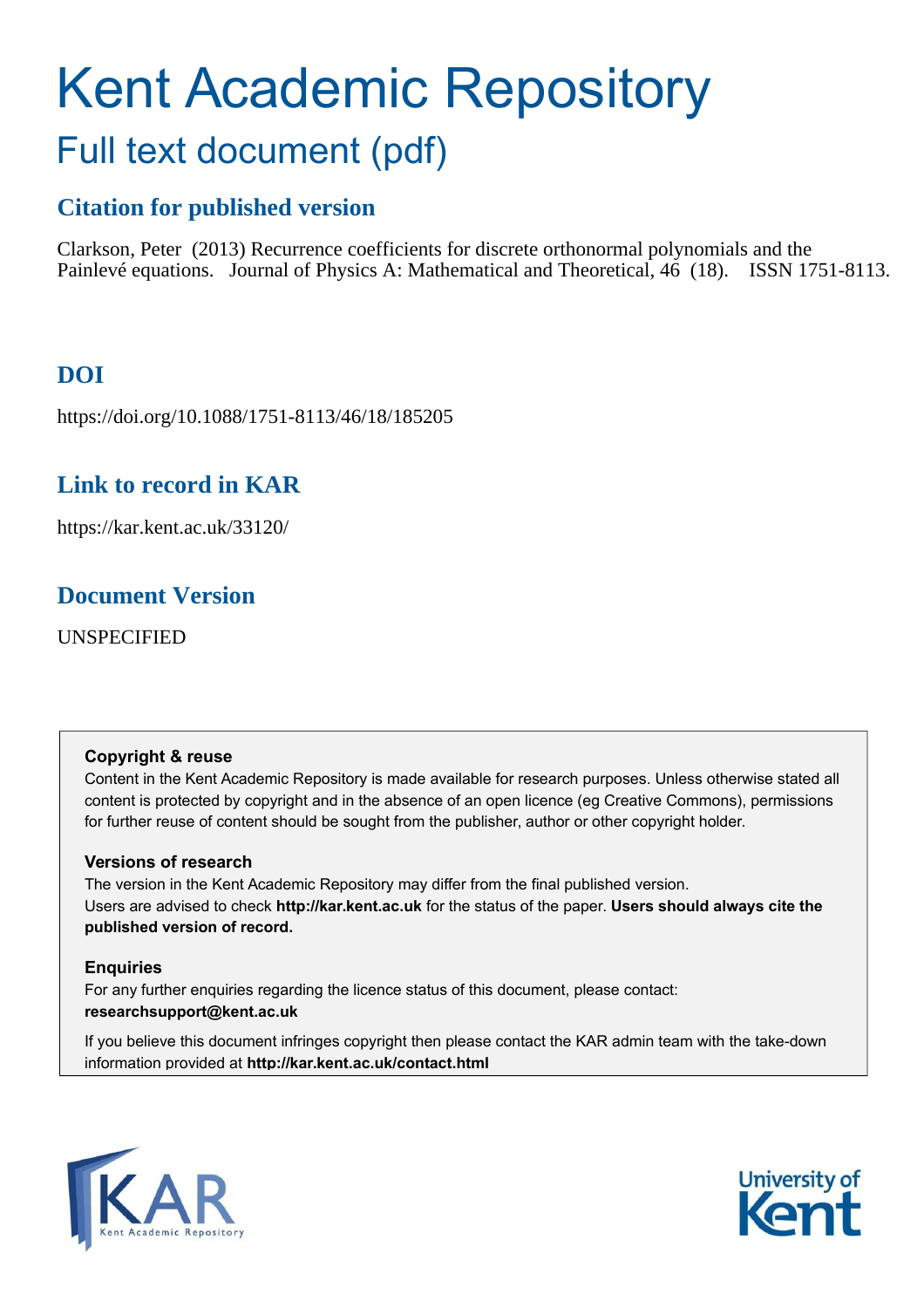# Recurrence coefficients for discrete orthonormal polynomials and the Painlevé equations

#### Peter A. Clarkson

School of Mathematics, Statistics and Actuarial Science, University of Kent, Canterbury, CT2 7NF, UK

E-mail: P.A.Clarkson@kent.ac.uk

Abstract. We investigate semi-classical generalizations of the Charlier and Meixner polynomials, which are discrete orthogonal polynomials that satisfy three-term recurrence relations. It is shown that the coefficients in these recurrence relations can be expressed in terms of Wronskians of modified Bessel functions and confluent hypergeometric functions, respectively for the generalized Charlier and generalized Meixner polynomials. These Wronskians arise in the description of special function solutions of the third and fifth Painlevé equations.

PACS numbers: 02.30.Gp, 02.30.Hq, 02.30.Ik

AMS classification scheme numbers: 34M55, 33E17, 33C47

Submitted to: *J. Phys. A: Math. Theor.*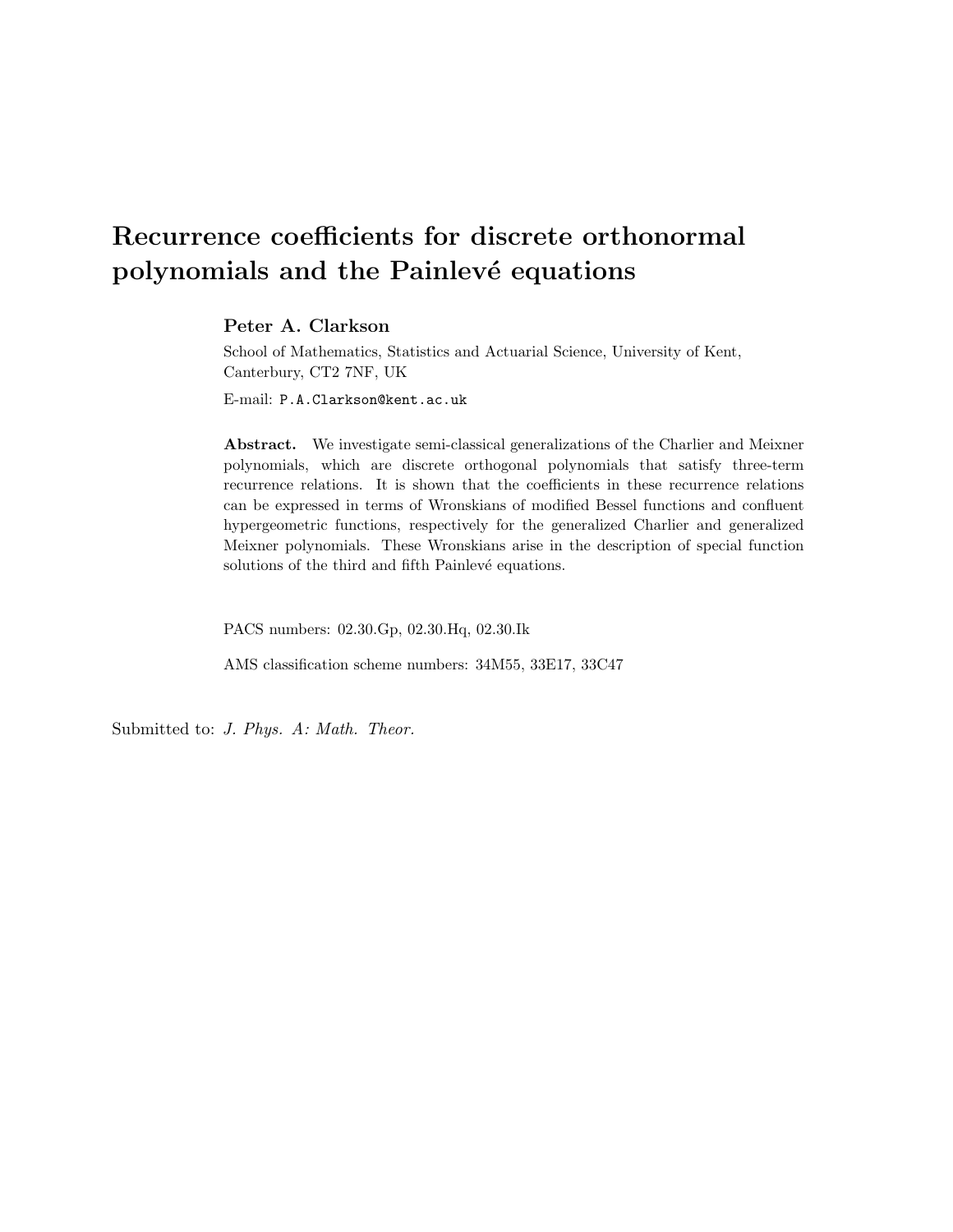#### 1. Introduction

In this paper we are concerned with the coefficients in the three-term recurrence relations for semi-classical orthonormal polynomials, specifically for generalizations of the Charlier and Meixner polynomials which are discrete orthonormal polynomials. It is shown that these recurrence coefficients for the generalized Charlier polynomials and generalized Meixner polynomials can respectively be expressed in terms of Wronskians that arise in the description of special function solutions of the third Painlevé equation  $(P_{III})$ 

$$
\frac{d^2w}{dz^2} = \frac{1}{w} \left(\frac{dw}{dz}\right)^2 - \frac{1}{z}\frac{dw}{dz} + \frac{Aw^2 + B}{z} + Cw^3 + \frac{D}{w},\tag{1.1}
$$

where A, B, C and D are arbitrary constants, and the fifth Painlevé equation  $(P_V)$ 

$$
\frac{d^2w}{dz^2} = \left(\frac{1}{2w} + \frac{1}{w-1}\right) \left(\frac{dw}{dz}\right)^2 - \frac{1}{z}\frac{dw}{dz} + \frac{(w-1)^2}{z^2} \left(Aw + \frac{B}{w}\right) + \frac{Cw}{z} + \frac{Dw(w+1)}{w-1}.
$$
\n(1.2)

Wronskians for special function solutions of  $P_{III}$  are expressed in terms of modified Bessel functions and for  $P_V$  in terms of confluent hypergeometric functions.

The relationship between semi-classical orthogonal polynomials and integrable equations dates back to the work of Shohat [51] in 1939 and later Freud [26] in 1976. However it was not until the work of Fokas, Its and Kapaev [21, 22] in the early 1990s that these equations were identified as discrete Painlevé equations. The relationship between semi-classical orthogonal polynomials and the (continuous) Painlevé equations was demonstrated by Magnus [37] in 1995. A motivation for this work is that recently it has been shown that recurrence coefficients for several semi-classical orthogonal polynomials can be expressed in terms of solutions of Painlev´e equations, see, for example, [2, 4, 5, 7, 9, 10, 11, 14, 15, 17, 18, 19, 25, 52, 56, 57].

This paper is organized as follows: in  $\S 2$  we review properties of  $P_{III}$  (1.1) and  $P_V$  (1.2), including special function solutions and the Hamiltonian structure of these equations; in §3 we review properties of orthogonal polynomials and discrete orthogonal polynomials; in §4 we derive expressions for the recurrence coefficients for the generalized Charlier polynomials in terms of Wronskians that arise in the description of special function solutions of  $P_{III}$ ; in §5 we derive expressions for the recurrence coefficients for the generalized Meixner polynomials in terms of Wronskians that arise in the description of special function solutions of  $P_V$ ; and in §6 we discuss our results.

#### 2. Painlevé equations

The six Painlevé equations  $(P_I-P_{VI})$  were first discovered by Painlevé, Gambier and their colleagues in an investigation of which second order ordinary differential equations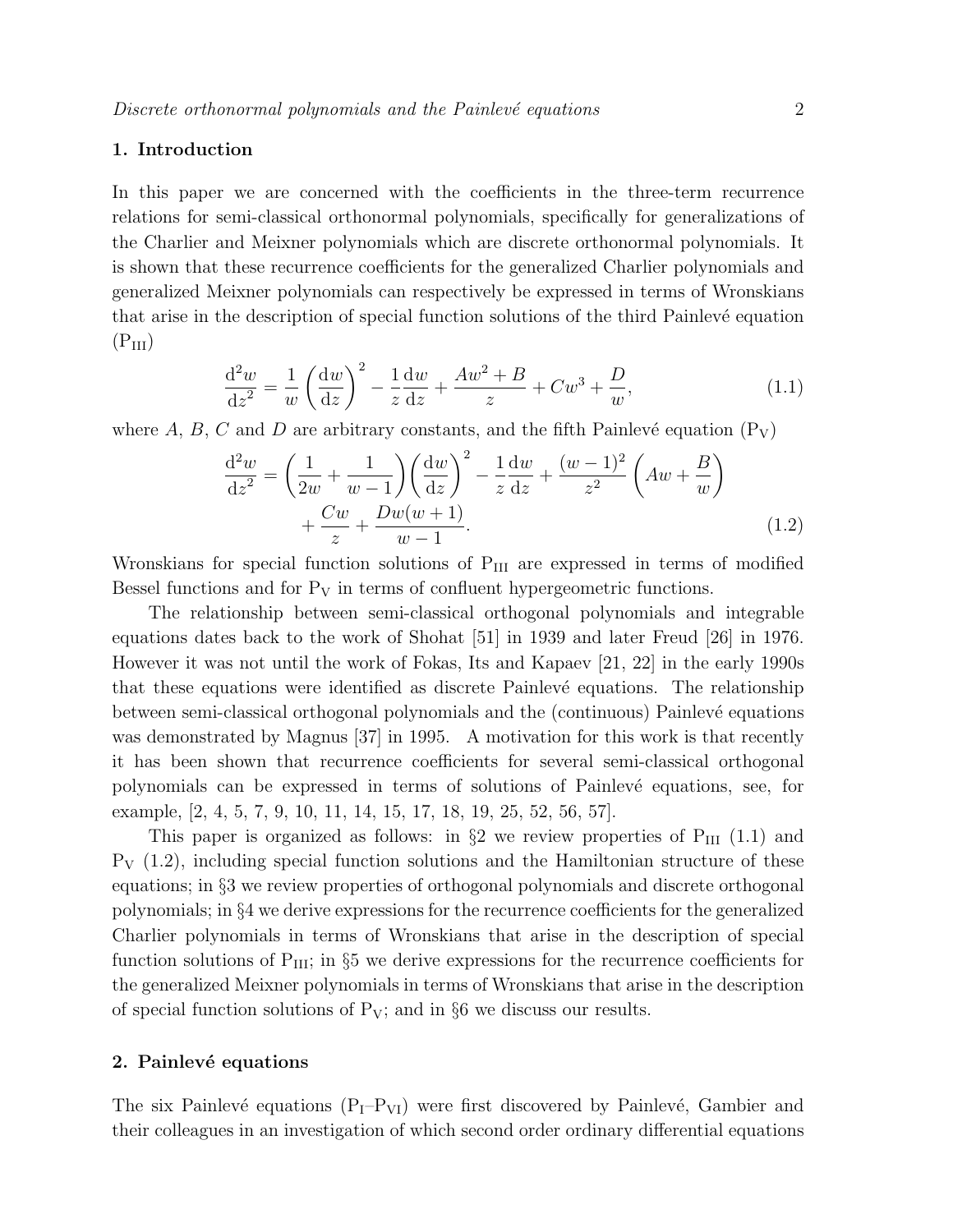Discrete orthonormal polynomials and the Painlevé equations 3

of the form

$$
\frac{\mathrm{d}^2 w}{\mathrm{d}z^2} = F\left(\frac{\mathrm{d}w}{\mathrm{d}z}, w, z\right),\tag{2.1}
$$

where F is rational in  $dw/dz$  and w and analytic in z, have the property that their solutions have no movable branch points. They showed that there were fifty canonical equations of the form  $(2.1)$  with this property, know known as the *Painlevé property*. Further Painlevé, Gambier and their colleagues showed that of these fifty equations, forty-four are either integrable in terms of previously known functions (such as elliptic functions or are equivalent to linear equations) or reducible to one of six new nonlinear ordinary differential equations, which define new transcendental functions (see Ince [31]). The Painlevé equations can be thought of as nonlinear analogues of the classical special functions [13, 20, 28, 33], and arise in a wide variety of applications, for example random matrices, see [23, 50] and the references therein.

The Painlevé equations  $P_{II}-P_{VI}$  possess hierarchies of solutions expressible in terms of classical special functions, cf. [13, 28, 40] and the references therein. For  $P_{III}$  (1.1) these are expressed in terms of Bessel functions [42, 43, 48], which we discuss in §2.1, and for  $P_V$  (1.2) in terms of confluent hypergeometric functions (equivalently, Kummer functions or Whittaker functions) [47, 40, 58], which we discuss in §2.3.

Each of the Painlevé equations  $P_1-P_{VI}$  can be written as a (non-autonomous) Hamiltonian system. For  $P_{III}$  (1.1) and  $P_V$  (1.2) these have the form

$$
z\frac{\mathrm{d}q}{\mathrm{d}z} = \frac{\partial \mathcal{H}_{\mathrm{J}}}{\partial p}, \qquad z\frac{\mathrm{d}p}{\mathrm{d}z} = -\frac{\partial \mathcal{H}_{\mathrm{J}}}{\partial q}, \qquad \mathrm{J} = \mathrm{III}, \mathrm{V}
$$

for a suitable Hamiltonian function  $\mathcal{H}_{J}(q, p, z)$  [34, 45, 47, 48], which we discuss in §2.2 and §2.4. Further, the function  $\sigma(z) \equiv \mathcal{H}_{J}(q,p,z)$  satisfies a second-order, seconddegree equation, which is often called the  $\lim_{\theta} b \lim_{\theta} c$  Ckamoto equation or Painlevé  $\sigma$ equation, whose solution is expressible in terms of the solution of the associated Painlevé equation [34, 46, 47, 48]. Hence there are special function solutions of these equations, which are also discussed in §2.2 and §2.4.

#### 2.1. Special functions solutions of the third Painlevé equation.

In the generic case when  $CD \neq 0$  in P<sub>III</sub> (1.1), then we set  $C = 1$  and  $D = -1$ , without loss of generality, so in the sequel we consider the equation

$$
\frac{d^2w}{dz^2} = \frac{1}{w} \left(\frac{dw}{dz}\right)^2 - \frac{1}{z}\frac{dw}{dz} + \frac{Aw^2 + B}{z} + w^3 - \frac{1}{w}.
$$
\n(2.2)

Special function solutions of (2.2) are expressed in terms of Bessel functions, see [42, 43, 48].

**Theorem 2.1.** Equation (2.2) has solutions expressible in terms of Bessel functions if and only if

$$
\varepsilon_1 A + \varepsilon_2 B = 4n + 2,\tag{2.3}
$$

with  $n \in \mathbb{Z}$  and  $\varepsilon_1 = \pm 1$ ,  $\varepsilon_2 = \pm 1$  independently.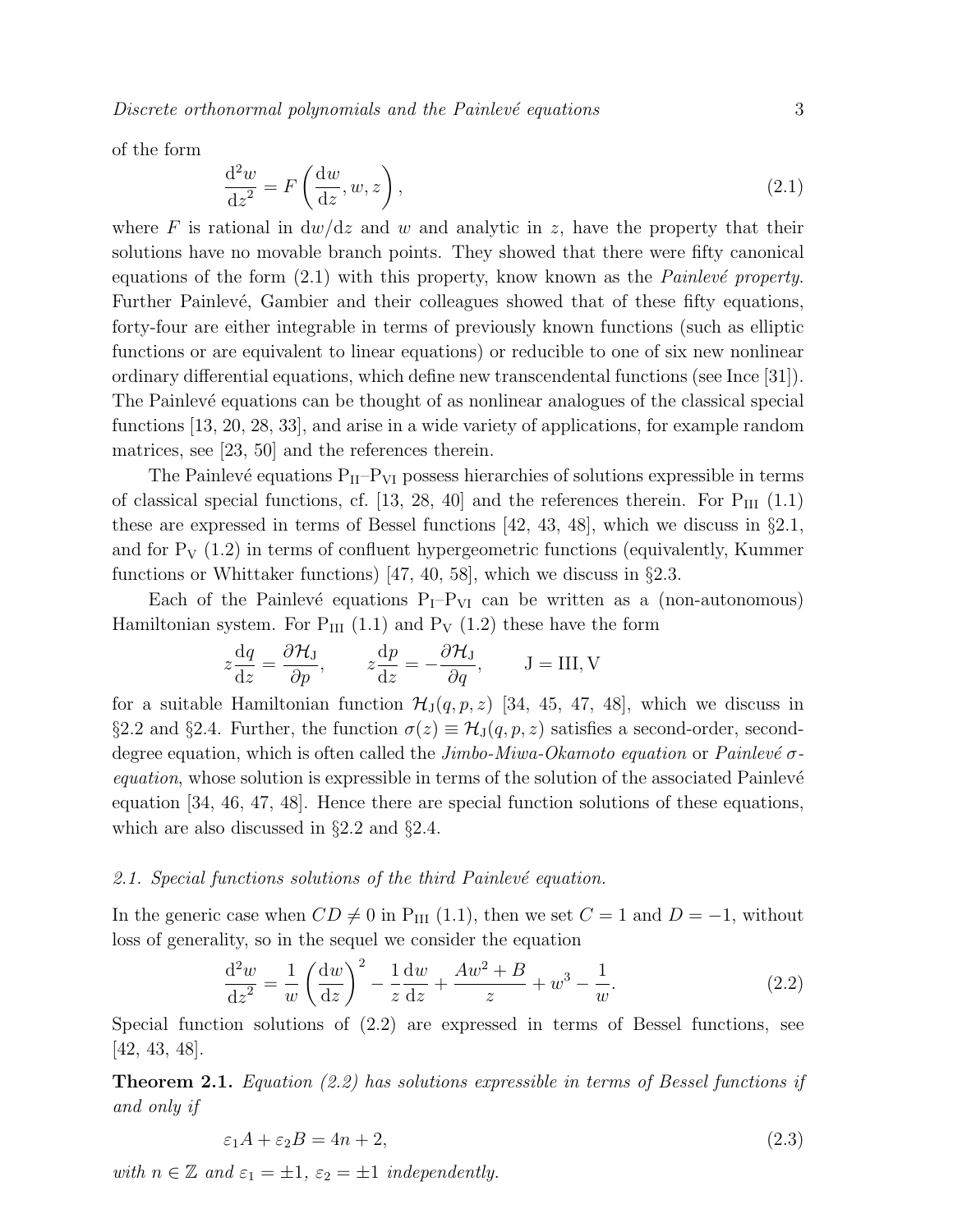Proof. See Gromak [27], Mansfield and Webster [38] and Umemura and Watanabe [55]; also [28, §35].  $\Box$ 

An alternative form of  $P_{III}$ , due to Okamoto [45, 46, 48], is obtained by making the transformation  $w(z) = u(t)/\sqrt{t}$ , with  $t = \frac{1}{4}$  $\frac{1}{4}z^2$ , in  $(2.2)$  giving

$$
\frac{d^2u}{dt^2} = \frac{1}{u} \left(\frac{du}{dt}\right)^2 - \frac{1}{t}\frac{du}{dt} + \frac{Au^2}{2t^2} + \frac{B}{2t} + \frac{u^3}{t^2} - \frac{1}{u},\tag{2.4}
$$

which is known as  $P_{III'}$ . Equation (2.4) has solutions expressible in terms of solutions of the Riccati equation

$$
t\frac{\mathrm{d}u}{\mathrm{d}t} = \varepsilon_1 u^2 + \nu u + \varepsilon_2 t,\tag{2.5}
$$

if and only if A and B satisfy  $(2.3)$ . To solve  $(2.5)$ , we make the transformation

$$
u(t) = -\varepsilon_1 t \frac{\mathrm{d}}{\mathrm{d}t} \ln \psi_{\nu}(t),
$$

then  $\psi_{\nu}(t)$  satisfies

$$
t\frac{\mathrm{d}^2\psi_\nu}{\mathrm{d}t^2} + (1-\nu)\frac{\mathrm{d}\psi_\nu}{\mathrm{d}t} + \varepsilon_1\varepsilon_2\psi_\nu = 0,\tag{2.6}
$$

which has solution

$$
\psi_{\nu}(t) = \begin{cases}\nt^{\nu/2} \left\{ C_1 J_{\nu} (2\sqrt{t}) + C_2 Y_{\nu} (2\sqrt{t}) \right\}, & \text{if } \varepsilon_1 = 1, \varepsilon_2 = 1, \\
t^{-\nu/2} \left\{ C_1 J_{\nu} (2\sqrt{t}) + C_2 Y_{\nu} (2\sqrt{t}) \right\}, & \text{if } \varepsilon_1 = -1, \varepsilon_2 = -1, \\
t^{\nu/2} \left\{ C_1 I_{\nu} (2\sqrt{t}) + C_2 K_{\nu} (2\sqrt{t}) \right\}, & \text{if } \varepsilon_1 = 1, \varepsilon_2 = -1, \\
t^{-\nu/2} \left\{ C_1 I_{\nu} (2\sqrt{t}) + C_2 K_{\nu} (2\sqrt{t}) \right\}, & \text{if } \varepsilon_1 = -1, \varepsilon_2 = 1,\n\end{cases} (2.7)
$$

with  $C_1$  and  $C_2$  arbitrary constants, and where  $J_{\nu}(z)$ ,  $Y_{\nu}(z)$ ,  $I_{\nu}(z)$  and  $K_{\nu}(z)$  are Bessel functions.

#### 2.2. Hamiltonian structure for the third Painlevé equation.

The Hamiltonian associated with  $P_{III'} (2.4)$  is

$$
\mathcal{H}_{\text{III}'}(q, p, t) = q^2 p^2 - \left(q^2 + 2\theta_0 q - t\right) p + \left(\theta_0 + \theta_\infty\right) q,\tag{2.8}
$$

with  $\theta_0$  and  $\theta_{\infty}$  parameters, where p and q satisfy

$$
t\frac{dq}{dt} = 2q^2p - q^2 - 2\theta_0q + t,
$$
  
\n
$$
t\frac{dp}{dt} = -2qp^2 + 2qp + 2\theta_0p - (\theta_0 + \theta_\infty),
$$

see Okamoto [45, 46, 48]. Eliminating p then  $q = u$  satisfies  $P_{III'}(2.4)$  with  $(A, B) =$  $(-4\theta_{\infty}, 4(\theta_0+1)).$ 

The second-order, second-degree equation satisfied by the Hamiltonian function is given in the following theorem.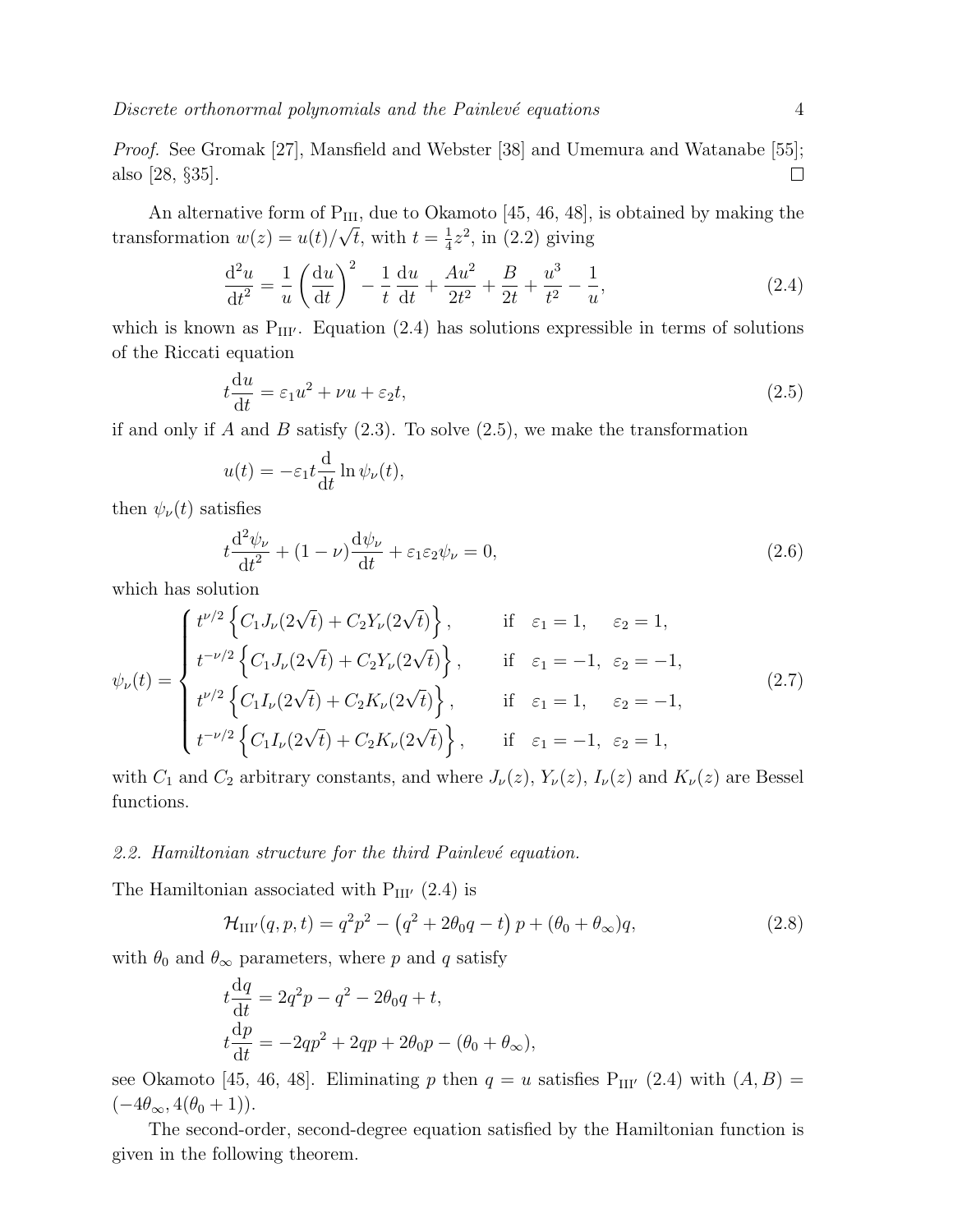Theorem 2.2. The Hamiltonian function

$$
\sigma(t) = t\mathcal{H}_{\text{III}'}(q, p, t) - \frac{1}{2}t + \theta_0^2,
$$

with  $\mathcal{H}_{\text{III'}}(q, p, t)$  given by (2.8), satisfies the second-order, second-degree equation

$$
\left(t\frac{\mathrm{d}^2\sigma}{\mathrm{d}t^2}\right)^2 + \left\{4\left(\frac{\mathrm{d}\sigma}{\mathrm{d}t}\right)^2 - 1\right\} \left(t\frac{\mathrm{d}\sigma}{\mathrm{d}t} - \sigma\right) + 4\theta_0 \theta_\infty \frac{\mathrm{d}\sigma}{\mathrm{d}t} = \theta_0^2 + \theta_\infty^2. \tag{2.9}
$$

Proof. See Okamoto [46, 48]; see also [24].

The special function solutions of (2.9) are given in the following theorem.

**Theorem 2.3.** Let  $\tau_{n,\nu}(t)$  be the determinant given by

$$
\tau_{n,\nu}(t) = \begin{vmatrix}\n\psi_{\nu} & \delta_t(\psi_{\nu}) & \cdots & \delta_t^{n-1}(\psi_{\nu}) \\
\delta_t(\psi_{\nu}) & \delta_t^2(\psi_{\nu}) & \cdots & \delta_t^{n-1}(\psi_{\nu}) \\
\vdots & \vdots & \ddots & \vdots \\
\delta_t^{n-1}(\psi_{\nu}) & \delta_t^n(\psi_{\nu}) & \cdots & \delta_t^{2n-2}(\psi_{\nu})\n\end{vmatrix}, \qquad \delta_t \equiv t \frac{d}{dt}, \qquad (2.10)
$$

with  $\psi_{\nu}(t)$  a solution of (2.6). Then special function solutions of (2.9) are given by

$$
\sigma_n(t; \nu, \varepsilon_1, \varepsilon_2) = \delta_t(\ln \tau_{n,\nu}(t)) + \frac{1}{2}\varepsilon_1\varepsilon_2 t + \frac{1}{4}\nu^2 + \frac{1}{2}n(1 - \varepsilon_1\nu) - \frac{1}{4}n^2, (2.11)
$$

for the parameters

$$
\theta_0 = \frac{1}{2}(\nu + n), \qquad \theta_{\infty} = \frac{1}{2}\varepsilon_1\varepsilon_2(\nu - n).
$$

Proof. See Okamoto [48]; see also [24].

The determinant  $\tau_{n,\nu}(t)$  given by (2.10) is often called a " $\tau$ -function", see [48].

#### 2.3. Special functions solutions of the fifth Painlevé equation.

In the generic case when  $D \neq 0$  in P<sub>V</sub> (1.2), then we set  $D = -\frac{1}{2}$  $\frac{1}{2}$ , without loss of generality, so in the sequel we consider the equation

$$
\frac{d^2w}{dz^2} = \left(\frac{1}{2w} + \frac{1}{w-1}\right) \left(\frac{dw}{dz}\right)^2 - \frac{1}{z}\frac{dw}{dz} + \frac{(w-1)^2}{z^2} \left(Aw + \frac{B}{w}\right) + \frac{Cw}{z} - \frac{w(w+1)}{2(w-1)}.
$$
\n(2.12)

Special function solutions of (2.12) are expressed in terms of confluent hypergeometric functions (equivalently Kummer functions or Whittaker functions), see [47, 40, 58].

Theorem 2.4. Equation (2.12) then has solutions expressible in terms of Kummer functions if and only if

$$
a + b + \varepsilon_3 C = 2n + 1,\tag{2.13}
$$

or

$$
(a - n)(b - n) = 0,\t\t(2.14)
$$

where  $n \in \mathbb{N}$ ,  $a = \varepsilon_1 \sqrt{2A}$  and  $b = \varepsilon_2 \sqrt{-2B}$ , with  $\varepsilon_j = \pm 1$ ,  $j = 1, 2, 3$ , independently.

 $\Box$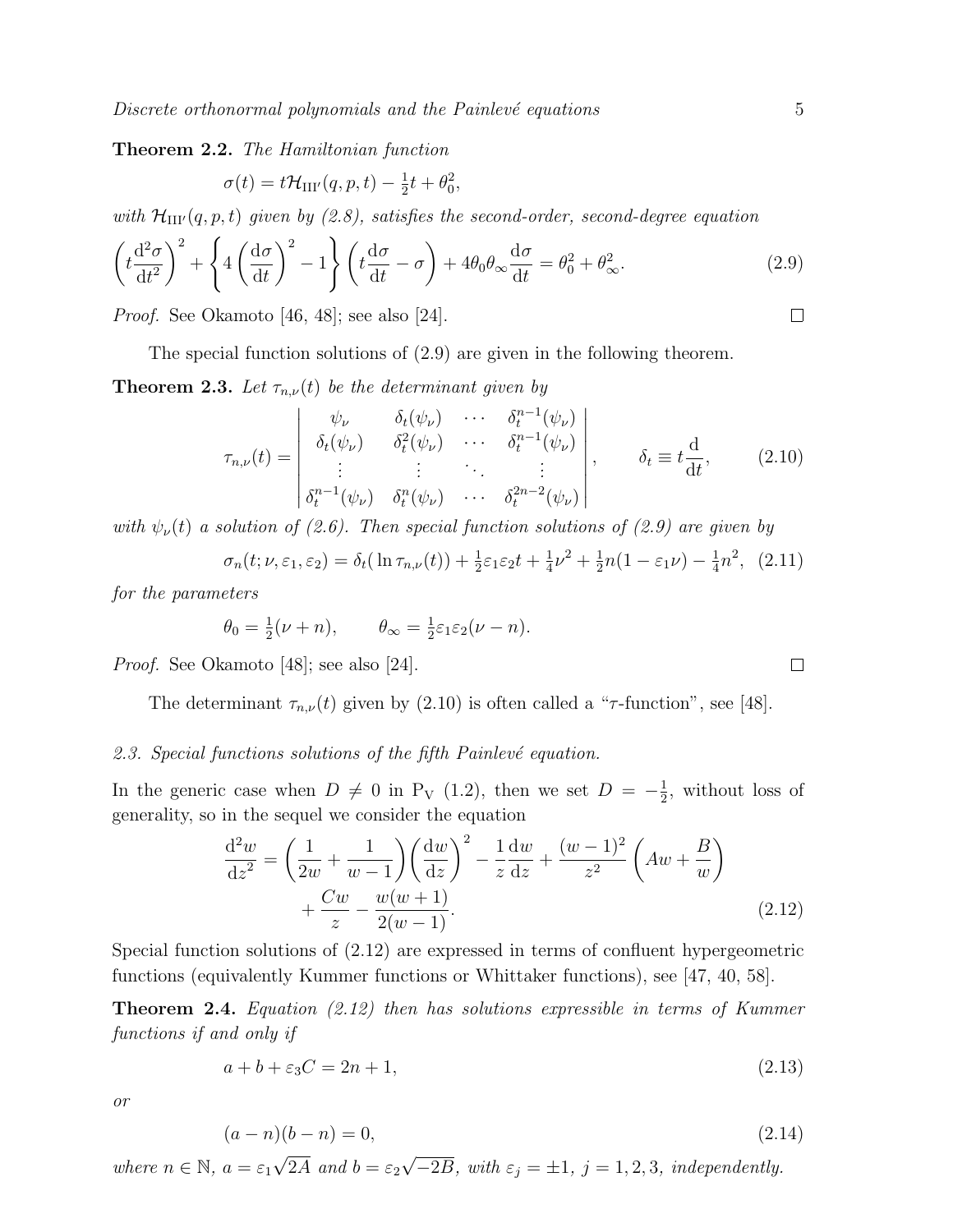Proof. See Okamoto [47], Masuda [40] and Watanabe [58]; also [28, §40].  $\Box$ 

In the case when  $n = 0$  in (2.13), then (2.12) has solutions in terms of the associated Riccati equation

$$
z\frac{\mathrm{d}w}{\mathrm{d}z} = aw^2 + (b - a + \varepsilon_3 z)w - b.\tag{2.15}
$$

If  $a \neq 0$ , then (2.15) has the solution

$$
w(z) = -\frac{z}{a} \frac{\mathrm{d}}{\mathrm{d}z} \ln \varphi(z),
$$

where  $\varphi(z)$  satisfies

$$
z^{2} \frac{d^{2} \varphi}{dz^{2}} + z(a - b + 1 - \varepsilon_{3} z) \frac{d \varphi}{dz} - ab \varphi = 0,
$$

which has solution

$$
\varphi(z) = \begin{cases} z^b \left\{ C_1 M(b, 1 + a + b, z) + C_2 U(b, 1 + a + b, z) \right\}, & \text{if } \varepsilon_3 = 1, \\ z^b e^{-z} \left\{ C_1 M(1 + a, 1 + a + b, z) + C_2 U(1 + a, 1 + a + b, z) \right\}, & \text{if } \varepsilon_3 = -1, \end{cases}
$$

with  $C_1$  and  $C_2$  arbitrary constants, and where  $M(\alpha, \beta, z)$  and  $U(\alpha, \beta, z)$  are Kummer functions.

#### 2.4. Hamiltonian structure for the fifth Painlevé equation.

The Hamiltonian associated with (2.12) is

$$
\mathcal{H}_{V}(q, p, z) = q(q - 1)^{2} p^{2} - \{(b + \theta)q^{2} - (2b + \theta - z)q + b\}p - \frac{1}{4}\{a^{2} - (b + \theta)^{2}\}q, (2.16)
$$

with a, b and  $\theta$  parameters, where p and q satisfy

$$
z\frac{dq}{dz} = 2q(q-1)^2p - (b+\theta)q^2 + (2b+\theta-z)q - b,
$$
  
\n
$$
z\frac{dp}{dz} = -(3q-1)(q-1)p^2 + 2(b+\theta)qp - (2b+\theta-z)p + \frac{1}{4}{a^2 - (b+\theta)^2},
$$

see Jimbo and Miwa [34] and Okamoto [45, 46, 47]. Eliminating p then  $q = w$  satisfies  $(2.12)$  with  $(A, B, C) = (\frac{1}{2}a^2, -\frac{1}{2})$  $\frac{1}{2}b^2$ ,  $-\theta - 1$ ).

The second-order, second-degree equation satisfied by the Hamiltonian function is given in the following theorem.

Theorem 2.5. The Hamiltonian function

$$
\sigma(z) = z\mathcal{H}_{V}(q, p, z) + \frac{1}{4}(2b + \theta)z - \frac{1}{8}(2b + \theta)^{2},
$$

with  $\mathcal{H}_{V}(q, p, z)$  given by (2.16), satisfies the second-order, second-degree equation

$$
\left(z\frac{\mathrm{d}^2\sigma}{\mathrm{d}z^2}\right)^2 - \left\{2\left(\frac{\mathrm{d}\sigma}{\mathrm{d}z}\right)^2 - z\frac{\mathrm{d}\sigma}{\mathrm{d}z} + \sigma\right\}^2 + 4\prod_{j=1}^4 \left(\frac{\mathrm{d}\sigma}{\mathrm{d}z} + \kappa_j\right) = 0,\tag{2.17}
$$

with parameters

$$
\kappa_1 = \frac{1}{4}\theta + \frac{1}{2}a
$$
,  $\kappa_2 = \frac{1}{4}\theta - \frac{1}{2}a$ ,  $\kappa_3 = -\frac{1}{4}\theta + \frac{1}{2}b$ ,  $\kappa_4 = -\frac{1}{4}\theta - \frac{1}{2}b$ .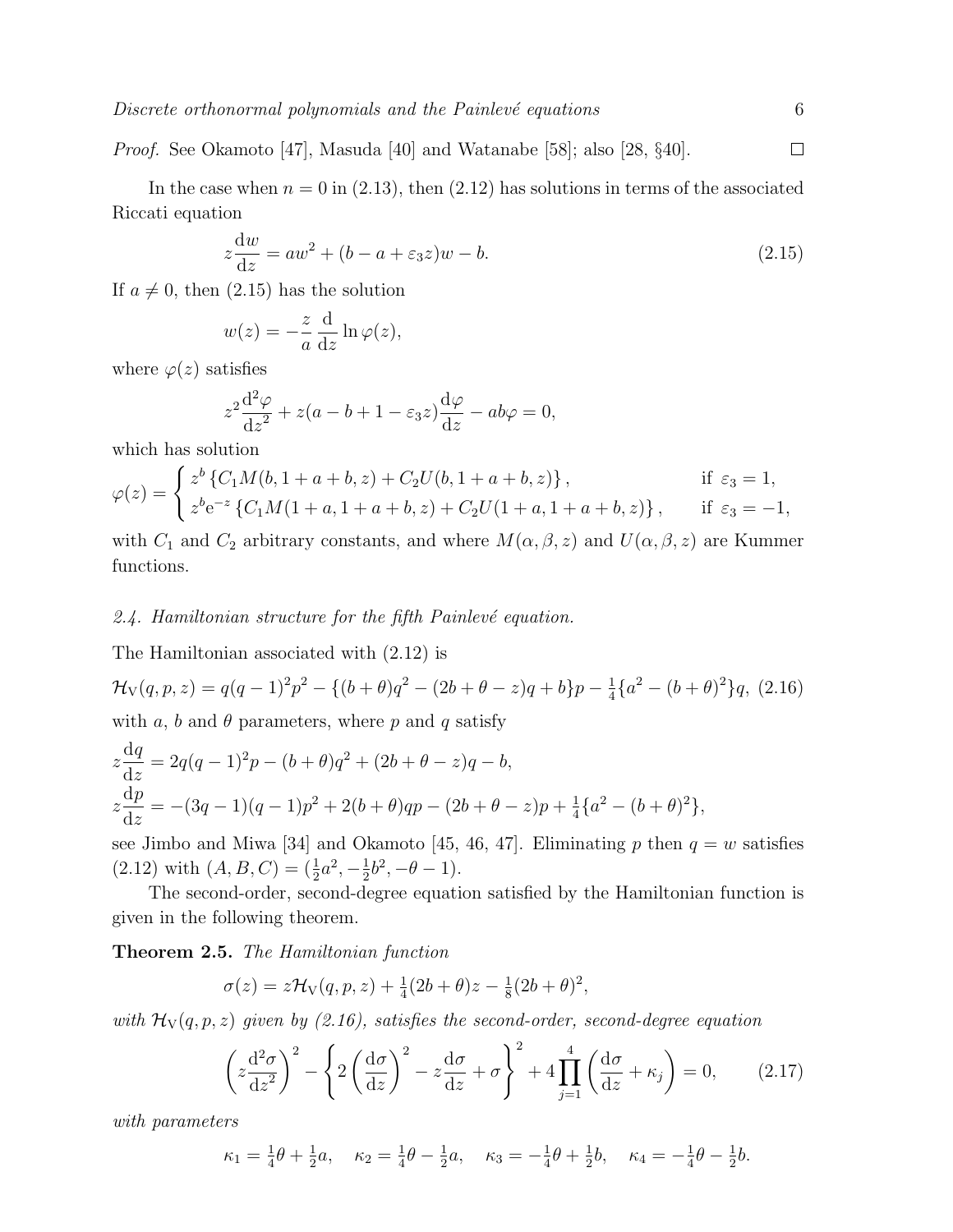Proof. See Jimbo and Miwa [34] and Okamoto [46, 47].

The special function solutions of (2.17) are given in the following theorem.

**Theorem 2.6.** Let  $W_n(\psi)$  be the determinant given by

$$
\mathcal{W}_n(\psi) = \begin{vmatrix} \psi & \delta_z(\psi) & \cdots & \delta_z^{n-1}(\psi) \\ \delta_z(\psi) & \delta_z^2(\psi) & \cdots & \delta_z^{n-1}(\psi) \\ \vdots & \vdots & \ddots & \vdots \\ \delta_z^{n-1}(\psi) & \delta_z^n(\psi) & \cdots & \delta_z^{2n-2}(\psi) \end{vmatrix}, \qquad \delta_z \equiv z \frac{d}{dz}, \qquad (2.18)
$$

and define  $\varphi_{\alpha,\beta}(z)$  by

$$
\varphi_{\alpha,\beta}(z) = C_1 M(\alpha,\beta,z) + C_2 U(\alpha,\beta,z),
$$

with  $C_1$  and  $C_2$  arbitrary constants, and where  $M(\alpha, \beta, z)$  and  $U(\alpha, \beta, z)$  are Kummer functions. Then special function solutions of  $(2.17)$  are given by

$$
\sigma_n(z; \alpha, \beta) = \delta_z(\ln \mathcal{W}_n(\varphi_{\alpha, \beta})) - \frac{1}{4}(3n + 2\alpha - \beta - 1)z \n- \frac{5}{8}n^2 - \frac{1}{4}(2\alpha - 3\beta - 1)n - \frac{1}{8}(2\alpha - \beta - 1)^2, \qquad (2.19a) \n\sigma_n(z; \alpha, \beta) = \delta_z(\ln \mathcal{W}_n(z^{\beta}\varphi_{\alpha, \beta})) - \frac{1}{4}(3n + 2\alpha - \beta - 1)z \n- \frac{5}{8}n^2 - \frac{1}{4}(2\alpha + \beta - 1)n - \frac{1}{8}(2\alpha - \beta - 1)^2, \qquad (2.19b)
$$

for the parameters

$$
\kappa_1 = \frac{1}{4}(2\alpha - \beta + 3n - 1), \qquad \kappa_2 = \frac{1}{4}(2\alpha - \beta - n - 1),
$$
  

$$
\kappa_3 = -\frac{1}{4}(2\alpha - 3\beta + n + 1), \qquad \kappa_4 = -\frac{1}{4}(2\alpha + \beta + n - 3),
$$

and

$$
\sigma_n(z; \alpha, \beta) = \delta_z(\ln \mathcal{W}_n(z^{\beta} e^{-z} \varphi_{\alpha, \beta})) + \frac{1}{4}(3n - 2\alpha + \beta - 1)z \n- \frac{5}{8}n^2 + \frac{1}{4}(2\alpha - 3\beta + 1)n - \frac{1}{8}(2\alpha - \beta + 1)^2,
$$
\n(2.19*c*)

for the parameters

$$
\kappa_1 = \frac{1}{4}(2\alpha - \beta - 3n + 1), \qquad \kappa_2 = \frac{1}{4}(2\alpha - \beta + n + 1),
$$
  

$$
\kappa_3 = -\frac{1}{4}(2\alpha - 3\beta - n + 3), \qquad \kappa_4 = -\frac{1}{4}(2\alpha + \beta - n - 1).
$$

Proof. This result can be inferred from the work of Forrester and Witte [24] and Okamoto [47].  $\Box$ 

#### 3. Orthonormal polynomials

#### 3.1. Continuous orthonormal polynomials

Let  $p_n(x)$ , for  $n \in \mathbb{N}$ , be the orthonormal polynomial of degree n in x with respect to a positive weight  $\omega(x)$  on  $(a, b)$ , which a finite or infinite open interval in R, such that

$$
\int_a^b p_m(x)p_n(x)\,\omega(x)\,\mathrm{d}x = \delta_{m,n},
$$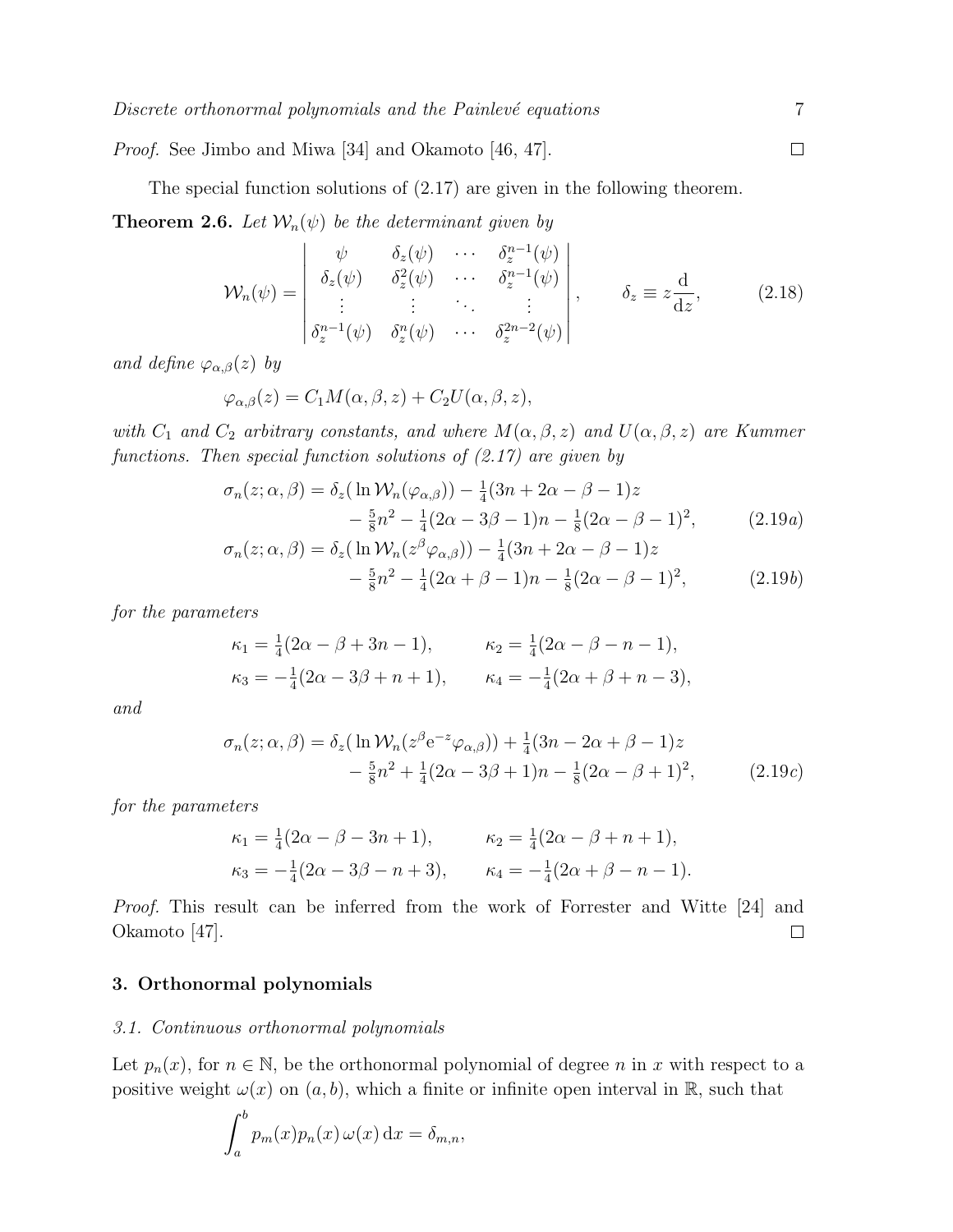with  $\delta_{m,n}$  the Kronekar delta. One of the most important properties of orthogonal polynomials is that they satisfy a three-term recurrence relationship of the form

$$
xp_n(x) = a_{n+1}p_{n+1}(x) + b_n p_n(x) + a_n p_{n-1}(x),
$$
\n(3.1)

where the coefficients  $a_n$  and  $b_n$  are given by the integrals

$$
a_n = \int_a^b x p_n(x) p_{n-1}(x) \omega(x) dx, \qquad b_n = \int_a^b x p_n^2(x) \omega(x) dx,
$$

with  $p_{-1}(x) = 0$ . The coefficients in the recurrence relationship (3.1) can also be expressed in terms of determinants whose coefficients are given in terms of the moments associated with the weight  $\omega(x)$ . Specifically, the coefficients  $a_n$  and  $b_n$  in the recurrence relation (3.1) are given by

$$
a_n^2 = \frac{\Delta_{n+1}\Delta_{n-1}}{\Delta_n^2}, \qquad b_n = \frac{\widetilde{\Delta}_{n+1}}{\Delta_{n+1}} - \frac{\widetilde{\Delta}_n}{\Delta_n},\tag{3.2}
$$

where the determinants  $\Delta_n$  and  $\tilde{\Delta}_n$  are given by

$$
\Delta_n = \begin{vmatrix} \mu_0 & \mu_1 & \cdots & \mu_{n-1} \\ \mu_1 & \mu_2 & \cdots & \mu_n \\ \vdots & \vdots & \ddots & \vdots \\ \mu_{n-1} & \mu_n & \cdots & \mu_{2n-2} \end{vmatrix}, \qquad \widetilde{\Delta}_n = \begin{vmatrix} \mu_0 & \mu_1 & \cdots & \mu_{n-2} & \mu_n \\ \mu_1 & \mu_2 & \cdots & \mu_{n-1} & \mu_{n+1} \\ \vdots & \vdots & \ddots & \vdots & \vdots \\ \mu_{n-1} & \mu_n & \cdots & \mu_{2n-3} & \mu_{2n-1} \end{vmatrix}, \qquad (3.3)
$$

for  $n = 0, 1, 2, \ldots$ , with  $\Delta_0 = 1, \Delta_{-1} = 0$  and  $\widetilde{\Delta}_0 = 0$ , and  $\mu_k$ , the kth moment, is given by the integral

$$
\mu_k = \int_a^b x^k \omega(x) \, \mathrm{d}x. \tag{3.4}
$$

A characterization of classical orthogonal polynomials (such as Hermite, Laguerre and Jacobi polynomials), is that their weights satisfy the Pearson equation

$$
\frac{\mathrm{d}}{\mathrm{d}x}[\sigma(x)\omega(x)] = \tau(x)\omega(x),\tag{3.5}
$$

where  $\sigma(x)$  is a monic polynomial with  $\deg(\sigma) \leq 2$  and  $\tau(x)$  is a polynomial with  $deg(\tau) = 1$ , cf. [1, 6, 12]. If the weight function  $\omega(x)$  satisfies the Pearson equation (3.5) with either deg( $\sigma$ ) > 2 or deg( $\tau$ ) > 1, then the orthogonal polynomial is said to be semi-classical, cf. [29, 39].

For further information about orthogonal polynomials see, for example, the books by Chihara  $[12]$ , Ismail  $[32]$  and Szegö  $[54]$ .

#### 3.2. Discrete orthonormal polynomials

One can also define orthogonal polynomials on an equidistant lattice, rather than an interval. Consider the discrete orthonormal polynomials  $\{p_n(x)\}\,$ ,  $n = 0, 1, 2, \ldots$ , with respect to a discrete weight  $\omega(k)$  on the lattice N

$$
\sum_{k=0}^{\infty} p_n(k) p_m(k) \omega(k) = \delta_{m,n},
$$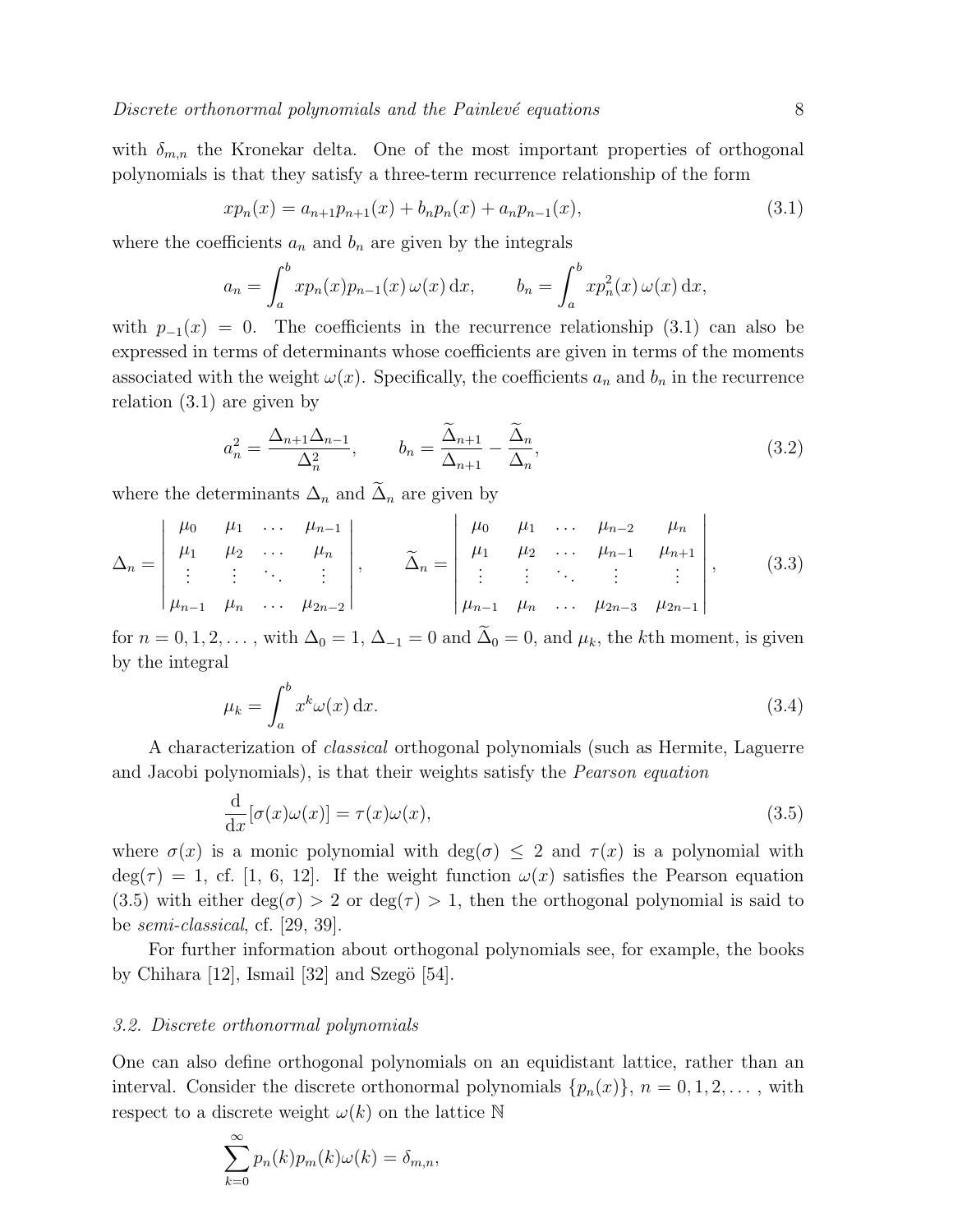which also satisfy the recurrence relation  $(3.1)$ .

The moments  $\mu_n$  of the discrete weight  $\omega(k)$  are given by

$$
\mu_n = \sum_{k=0}^{\infty} k^n \omega(k), \qquad n = 0, 1, 2, \dots,
$$

and, as for the continuous orthonormal polynomials in §3.1 above, the coefficients in the recurrence relation are given by (3.2), with the determinants  $\Delta_n$  and  $\Delta_n$  given by (3.3).

In the special case when the discrete weight has the special form

$$
\omega(k) = c(k)z^k, \qquad z > 0,
$$

which is the case for the Charlier polynomials  $C_n(k; z)$  and the Meixner polynomials  $M_n(k; \alpha, z)$  (see §4.1 and §5.1 below, respectively), then

$$
\mu_n(z) = \sum_{k=0}^{\infty} k^n c(k) z^k = \delta_z^n(\mu_0), \qquad \delta_z \equiv z \frac{\mathrm{d}}{\mathrm{d}z}.
$$
\n(3.6)

Consequently the determinants  $\Delta_n(z)$  and  $\tilde{\Delta}_n(z)$  given by (3.3) have the form

$$
\Delta_n(z) = \begin{vmatrix}\n\mu_0 & \delta_z(\mu_0) & \dots & \delta_z^{n-1}(\mu_0) \\
\delta_z(\mu_0) & \delta_z^2(\mu_0) & \dots & \delta_z^{n}(\mu_0) \\
\vdots & \vdots & \ddots & \vdots \\
\delta_z^{n-1}(\mu_0) & \delta_z^n(\mu_0) & \dots & \delta_z^{2n-2}(\mu_0)\n\end{vmatrix}, \\
\widetilde{\Delta}_n(z) = \begin{vmatrix}\n\mu_0 & \delta_z(\mu_0) & \dots & \delta_z^{n-2}(\mu_0) & \delta_z^n(\mu_0) \\
\delta_z(\mu_0) & \delta_z^2(\mu_0) & \dots & \delta_z^{n-1}(\mu_0) & \delta_z^{n+1}(\mu_0) \\
\vdots & \vdots & \ddots & \vdots & \vdots \\
\delta_z^{n-1}(\mu_0) & \delta_z^n(\mu_0) & \dots & \delta_z^{2n-3}(\mu_0) & \delta_z^{2n-1}(\mu_0)\n\end{vmatrix},
$$

respectively. Hence we have the following result.

**Theorem 3.1.** If the moment  $\mu_n(z)$  has the form (3.6), then the determinants  $\Delta_n(z)$ and  $\Delta_n(z)$  can be written in the form

$$
\Delta_n(z) = \mathcal{W}_n(\mu_0), \qquad \widetilde{\Delta}_n(z) = \delta_z \mathcal{W}_n(\mu_0), \tag{3.7}
$$

where  $\mathcal{W}_n(\psi)$  is defined by (2.18).

Some properties of the recurrence coefficients  $a_n(z)$  and  $b_n(z)$  are given in the following theorem.

**Theorem 3.2.** If the moment  $\mu_n(z)$  has the form (3.6), then the recurrence coefficients  $a_n(z)$  and  $b_n(z)$  in (3.1) satisfy the Toda system

$$
\delta_z(a_n^2) = a_n^2(b_n - b_{n-1}), \qquad \delta_z(b_n) = a_{n+1}^2 - a_n^2. \tag{3.8}
$$

Further the determinant  $\Delta_n(z)$  satisfies the Toda equation

$$
\delta_z^2(\ln \Delta_n) = \frac{\Delta_{n+1}\Delta_{n-1}}{\Delta_n^2}, \qquad n = 1, 2, \dots
$$

Proof. See [35, 48, 53]; see also [44].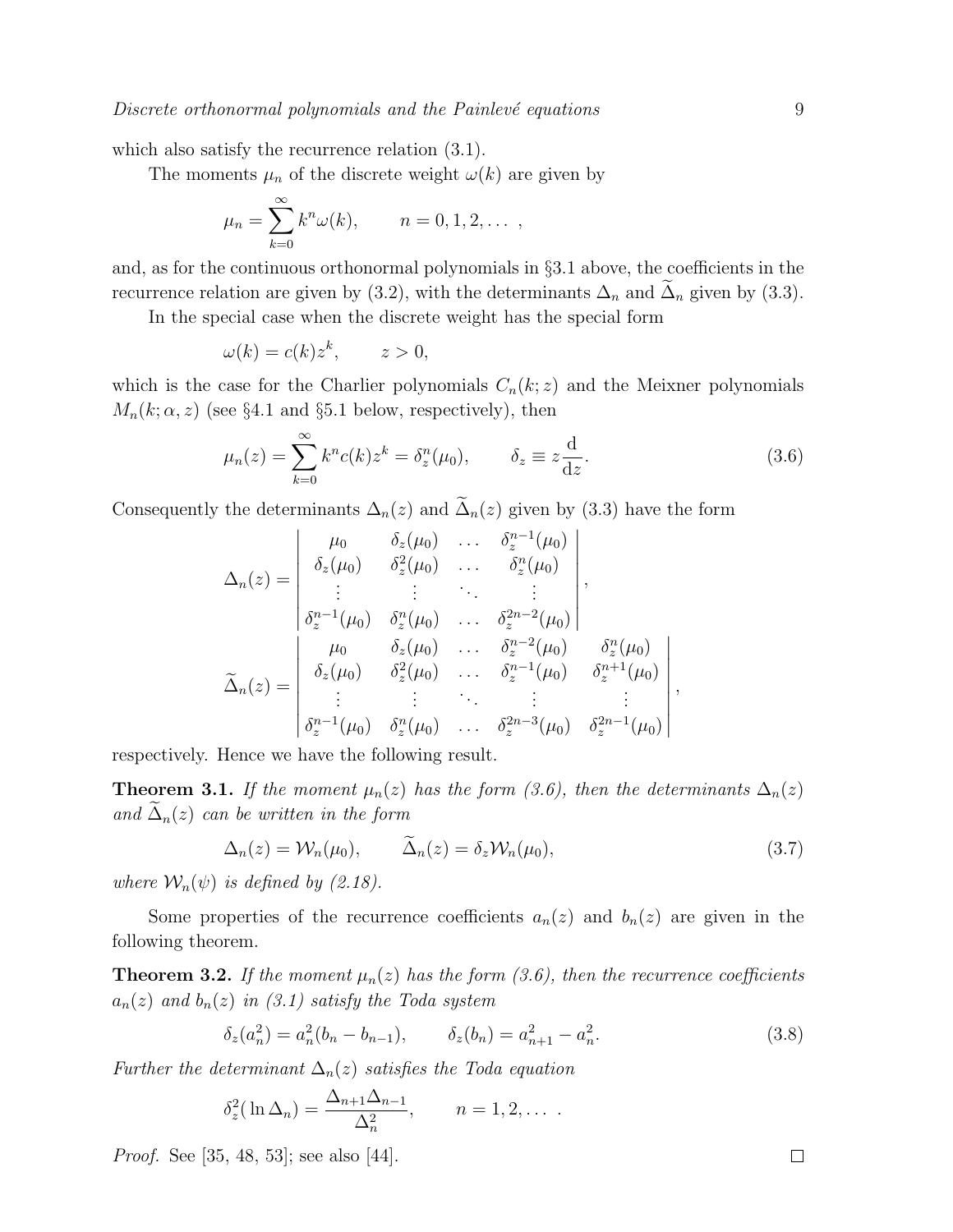**Theorem 3.3.** The recurrence coefficients  $a_n(z)$  and  $b_n(z)$  in (3.1) can be expressed in the form

$$
a_n^2(z) = \delta_z^2(\ln \mathcal{W}_n(\mu_0)), \qquad b_n(z) = \delta_z\left(\ln \frac{\mathcal{W}_{n+1}(\mu_0)}{\mathcal{W}_n(\mu_0)}\right).
$$
 (3.9)

Proof. Applying Theorem 3.1 to (3.2) gives the result.

As discussed in §3.1 above, classical orthogonal polynomials are characterized by the Pearson equation (3.5). Analogously discrete orthogonal polynomials are characterized by the discrete Pearson equation

$$
\Delta[\sigma(k)\omega(k)] = \tau(k)\omega(k),\tag{3.10}
$$

where  $\Delta$  is the forward difference operator

$$
\Delta f(k) = f(k+1) - f(k),
$$

 $\sigma(k)$  is a monic polynomial with  $\deg(\sigma) \leq 2$  and  $\tau(k)$  is a polynomial with  $\deg(\tau) = 1$ . A discrete Pearson equation can also be defined using the backward difference operator

$$
\nabla f(k) = f(k) - f(k-1).
$$

If the discrete weight  $\omega(k)$  satisfies (3.10) with either deg( $\sigma$ ) > 2 or deg( $\tau$ ) > 1, then the discrete orthogonal polynomial is said to be semi-classical, cf. [16].

For further information about discrete orthogonal polynomials see, for example, the books by Beals and Wong [3, Chapter 5], Chihara [12, Chapter VI] and Ismail [32, Chapter 6].

#### 4. Charlier polynomials and generalized Charlier polynomials

#### 4.1. Charlier polynomials

The Charlier polynomials  $C_n(k; z)$  are a family of orthogonal polynomials introduced in 1905 by Charlier [8] given by

$$
C_n(k; z) = {}_2F_0(-n, -k; ; -1/z) = (-1)^n n! L_n^{(-1-k)}(-1/z), \quad z > 0, \tag{4.1}
$$

where  ${}_2F_0(a,b;;z)$  is the hypergeometric function and  $L_n^{(\alpha)}(z)$  is the associated Laguerre polynomial, see [3, 12, 32, 49]. The Charlier polynomials are orthogonal on the lattice N with respect to the Poisson distribution

$$
\omega(k) = \frac{z^k}{k!}, \qquad z > 0,
$$
\n
$$
(4.2)
$$

and satisfy the orthogonality condition

$$
\sum_{k=0}^{\infty} C_m(k; z) C_n(k; z) \frac{z^k}{k!} = \frac{n! e^z}{z^n} \delta_{m,n}.
$$

The weight (4.2) satisfies the discrete Pearson equation (3.10) with

$$
\sigma(k) = k, \qquad \tau(k) = z - k.
$$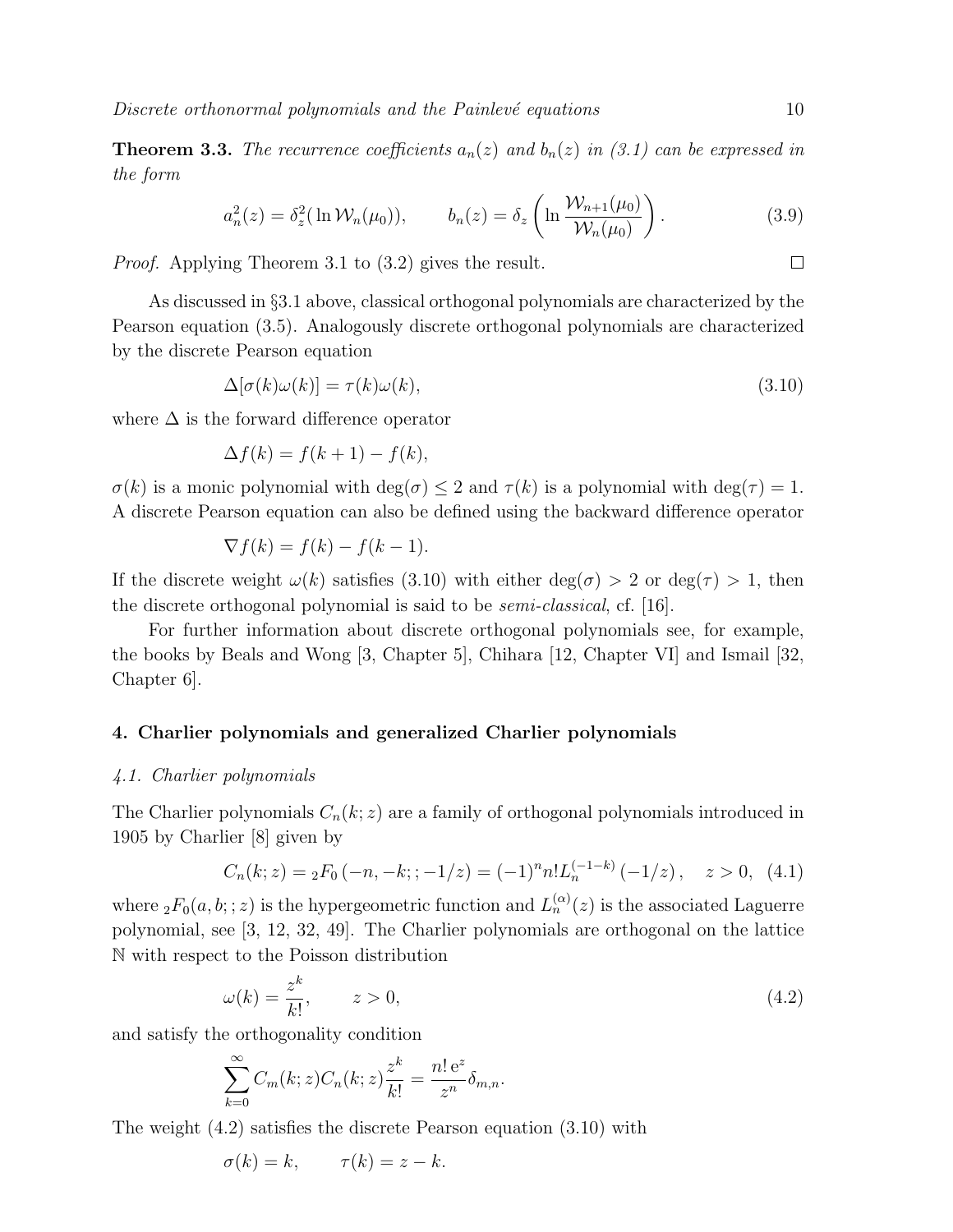From (4.2), the moment  $\mu_0(z)$  is given by

$$
\mu_0(z) = \sum_{k=0}^{\infty} \frac{z^k}{k!} = e^z.
$$

Hence from Theorem 3.1, the Hankel determinant  $\Delta_n(z)$  is given by

$$
\Delta_n(z) = \mathcal{W}_n(\mu_0) = z^{n(n-1)/2} e^{nz} \prod_{k=1}^{n-1} (k!),
$$

and so from Theorem 3.3 the recurrence coefficients are given by

$$
a_n^2(z) = \delta_z^2(\ln \mathcal{W}_n(\mu_0)) = nz,
$$
  

$$
b_n(z) = \delta_z \left(\ln \frac{\mathcal{W}_{n+1}(\mu_0)}{\mathcal{W}_n(\mu_0)}\right) = n + z.
$$

#### 4.2. Generalized Charlier polynomials

Smet and van Assche [52] generalized the Charlier weight (4.2) with one additional parameter through the weight function

$$
\omega(x) = \frac{\Gamma(\beta + 1) z^x}{\Gamma(\beta + 1 + x) \Gamma(x + 1)}, \qquad z > 0,
$$

with  $\beta$  a parameter such that  $\beta > -1$ . This gives the discrete weight

$$
\omega(k) = \frac{z^k}{(\beta+1)_k k!}, \qquad z > 0,
$$
\n
$$
(4.3)
$$

where  $(\beta + 1)_k = \Gamma(\beta + 1 + k)/\Gamma(\beta + 1)$  is the Pochhammer symbol, on the lattice N. The weight (4.3) satisfies the discrete Pearson equation (3.10) with

$$
\sigma(k) = k(k+\beta), \qquad \tau(k) = -k^2 - \beta k + z,
$$

and so the generalized Charlier polynomials are semi-classical orthogonal polynomials. The special case  $\beta = 0$  was first considered by Hounkonnou, Hounga and Ronveaux [30] and later studied by van Assche and Foupouagnigni [57].

For the generalized Charlier weight (4.3), the orthonormal polynomials  $p_n(k; z)$ satisfy the orthogonality condition

$$
\sum_{k=0}^{\infty} p_m(k; z) p_n(k; z) \frac{z^k}{(\beta + 1)_k k!} = \delta_{m,n},
$$

and the three-term recurrence relation

$$
xp_n(x; z) = a_{n+1}(z)p_{n+1}(x; z) + b_n(z)p_n(x; z) + a_n(z)p_{n-1}(x; z), \qquad (4.4)
$$

with  $p_1(x; z) = 0$  and  $p_0(x; z) = 1$ . Our interest is determining explicit expressions for the coefficients  $a_n(z)$  and  $b_n(z)$  in the recurrence relation (4.4).

Smet and van Assche [52, Theorem 2.1] proved the following theorem for recurrence coefficients associated with the generalized Charlier weight (4.3).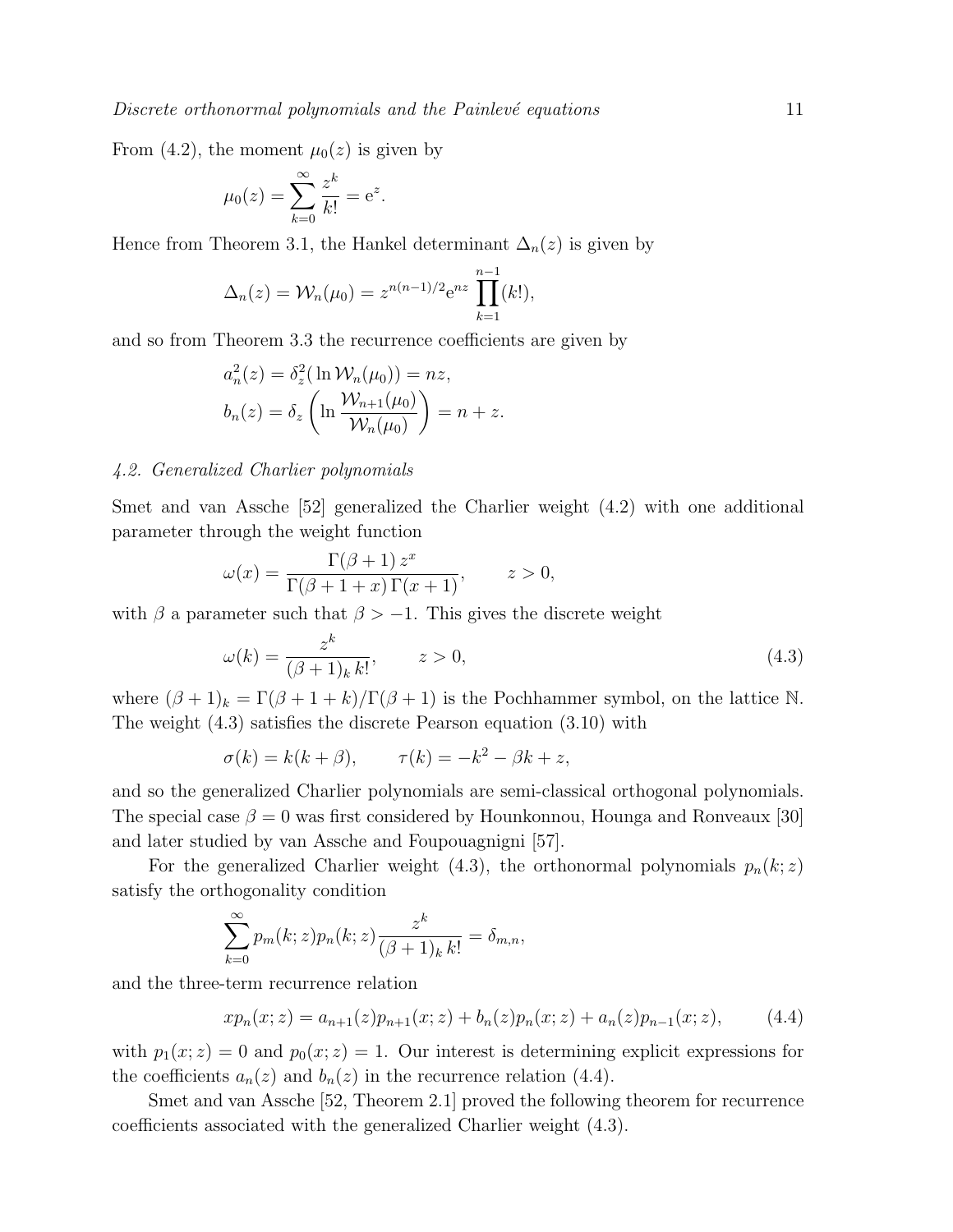**Theorem 4.1.** The recurrence coefficients  $a_n(z)$  and  $b_n(z)$  for orthonormal polynomials associated with the generalized Charlier weight  $(4.3)$  on the lattice N satisfy the discrete system

$$
(a_{n+1}^2 - z)(a_n^2 - z) = z(b_n - n)(b_n - n + \beta),
$$
  
\n
$$
b_n + b_{n-1} - n + \beta + 1 = nz/a_n^2,
$$
\n(4.5)

with initial conditions

$$
a_0^2 = 0
$$
,  $b_0 = \frac{\sqrt{z} I_{\beta+1}(2\sqrt{z})}{I_{\beta}(2\sqrt{z})} = z \frac{d}{dz} \ln (z^{-\beta/2} I_{\beta}(2\sqrt{z})),$ 

with  $I_{\nu}(x)$  the modified Bessel function.

Smet and van Assche  $[52,$  Theorem 2.1 show that the system  $(4.5)$  is a limiting case of a discrete Painlevé equation, namely the first  $dP_{IV}$  in [56, p. 723].

Using the discrete system (4.5) and the Toda system (3.8), Filipuk and van Assche [18] show that the recurrence coefficient  $b_n$  can be expressed in terms of solutions of a special case of  $P_V$  which can be transformed into  $P_{III}$ . However their proof is rather involved and several details are omitted due to the size of expressions involved. Further Filipuk and van Assche [18] do not quite explicit expressions for the the recurrence coefficients  $a_n$  and  $b_n$ .

The relationship between the recurrence coefficients  $a_n(z)$  and  $b_n(z)$  and classical solutions of  $P_{III'}$  can be shown in much more straightforward way and also obtain explicit expressions for these coefficients. First we obtain explicit expressions for the moment  $\mu_0(z)$  and the Hankel determinant  $\Delta_n(z)$ .

**Theorem 4.2.** For the generalized Charlier weight (4.3) the moment  $\mu_0(z)$  is given by

$$
\mu_0(z) = \sum_{k=0}^{\infty} \frac{z^k}{(\beta+1)_k k!} = \Gamma(\beta+1) z^{-\beta/2} I_{\beta}(2\sqrt{z}), \tag{4.6}
$$

with  $I_{\nu}(x)$  the modified Bessel function, and the Hankel determinant  $\Delta_n(z)$  is given by

$$
\Delta_n(z) = [\Gamma(\beta)]^n \mathcal{W}_n\left(z^{-\beta/2} I_\beta(2\sqrt{z})\right). \tag{4.7}
$$

*Proof.* Since the modified Bessel function  $I_{\nu}(x)$  has the series expansion [49, §10.25.2]

$$
I_{\nu}(z) = \sum_{k=0}^{\infty} \frac{(\frac{1}{2}x)^{2k+\nu}}{k!\,\Gamma(\nu+k+1)},
$$

then the expression (4.6) for the moment  $\mu_0(z)$  follows immediately. Then using Theorem 3.1, we obtain the expression (4.7) for the Hankel determinant  $\Delta_n(z)$ .  $\Box$ 

Hence we obtain explicit expressions for the recurrence coefficients  $a_n(z)$  and  $b_n(z)$ . **Corollary 4.3.** The coefficients  $a_n(z)$  and  $b_n(z)$  in the recurrence relation (4.4) have the form

$$
a_n^2(z) = \delta_z^2(\ln \Delta_n(z)), \qquad b_n(z) = \delta_z\left(\ln \frac{\Delta_{n+1}(z)}{\Delta_n(z)}\right), \tag{4.8}
$$

with  $\Delta_n(z)$  given by  $(4.7)$ .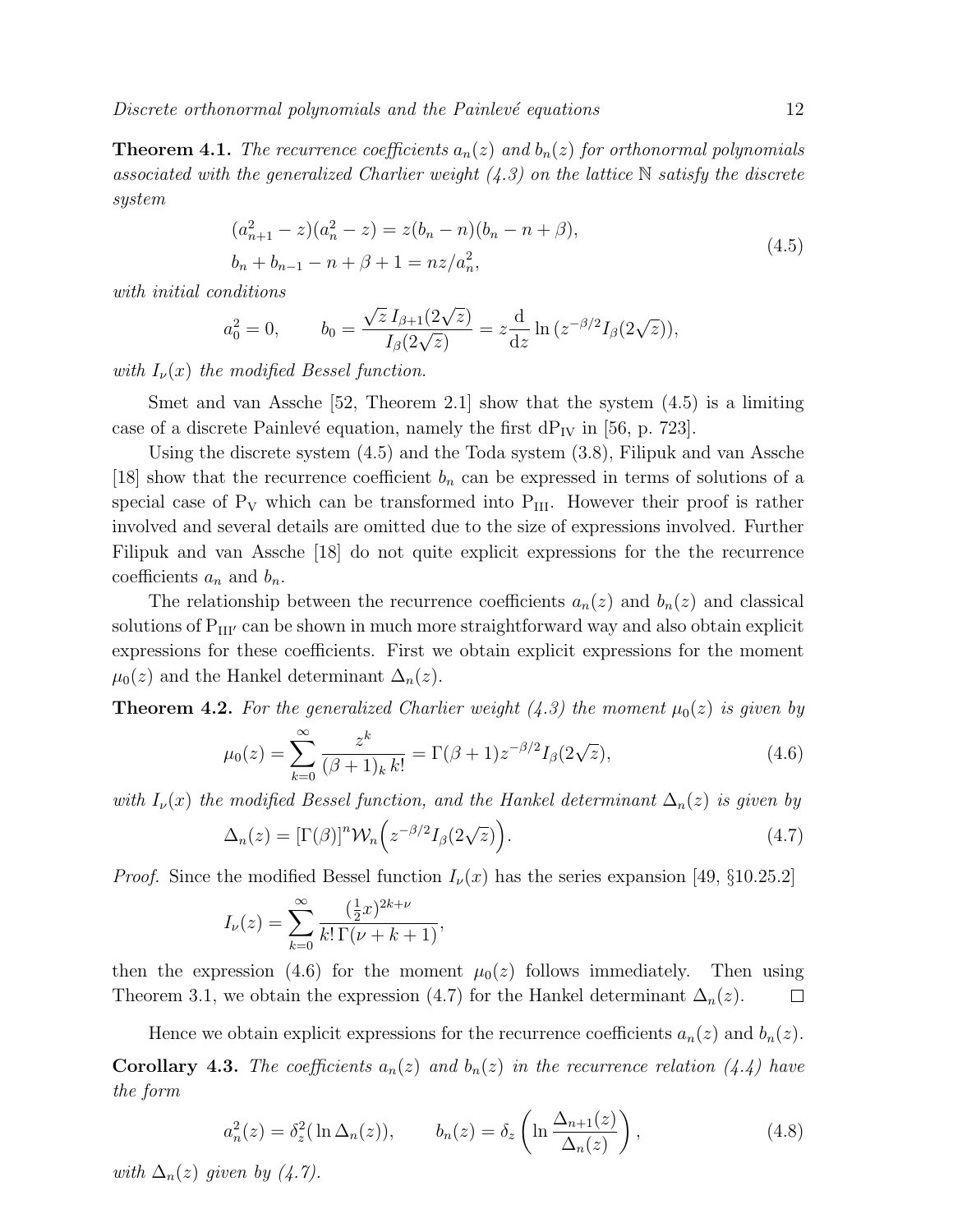Proof. These follow immediately from Theorem 3.3.  $\Box$ 

Finally we relate the Hankel determinant  $\Delta_n(z)$  to solutions of (2.9), the P<sub>III'</sub>  $\sigma$ equation.

### Theorem 4.4. The function

$$
S_n(z) = \delta_z(\ln \Delta_n(z)),\tag{4.9}
$$

with  $\Delta_n(z)$  given by (4.7), satisfies the second-oder, second-degree equation

$$
\left(z\frac{d^2S_n}{dz^2}\right)^2 = \left[n - (n+\beta)\frac{dS_n}{dz}\right]^2
$$

$$
-4\frac{dS_n}{dz}\left(\frac{dS_n}{dz} - 1\right)\left[z\frac{dS_n}{dz} - S_n + \frac{1}{2}n(n-1)\right].\tag{4.10}
$$

Proof. Equation (4.10) is equivalent to (2.9) through the transformation

$$
S_n(z) = \sigma(z) + \frac{1}{2}z + \frac{1}{4}n^2 - \frac{1}{2}n(\beta + 1) - \frac{1}{4}\beta^2,
$$
\n(4.11)

with  $\vartheta_0 = n + \beta$  and  $\vartheta_{\infty} = n - \beta$ , as is easily verified. Then comparing (4.11), with  $S_n$ given by (4.9), to (2.11), with  $\nu = \beta$ ,  $\varepsilon_1 = -1$  and  $\varepsilon_2 = 1$ , gives the result.  $\Box$ 

#### 5. Meixner polynomials and generalizations

#### 5.1. Meixner polynomials

The Meixner polynomials  $M_n(k; \alpha, z)$  are a family of discrete orthogonal polynomials introduced in 1934 by Meixner [41] given by

$$
M_n(k; \alpha, z) = {}_2F_1(-n, -k; -\alpha; 1-1/z), \qquad 0 < z < 1,\tag{5.1}
$$

with  $\alpha > 0$ , where  $_2F_1(a, b; c; z)$  is the hypergeometric function, see [3, 12, 32, 49]. In the case when  $\alpha = -N$ , with  $N \in \mathbb{N}$  and  $z = p/(1-p)$ , these polynomials are referred to as the Krawtchouk polynomials for  $k \in \{0, 1, ..., N\}$ 

$$
K(k; p, N) = {}_{2}F_{1}(-n, -k; N; 1/p), \qquad 0 < p < 1,\tag{5.2}
$$

which were introduced in 1929 by Krawtchouk [36]. The Meixner polynomials (5.1) are orthogonal with respect to the discrete weight

$$
\omega(k) = \frac{(\alpha)_k z^k}{k!}, \qquad \alpha > 0, \quad z > 0,
$$
\n
$$
(5.3)
$$

and satisfy the orthogonality condition

$$
\sum_{k=0}^{\infty} M_m(k; \alpha, z) M_n(k; \alpha, z) \frac{(\alpha)_k z^k}{k!} = \frac{n! \, z^{-n}}{(\alpha)_n (1-z)^{\alpha}} \delta_{m,n}.
$$

The weight (5.3) satisfies the discrete Pearson equation (3.10) with

$$
\sigma(k) = k, \qquad \tau(k) = (z - 1)k + z\alpha.
$$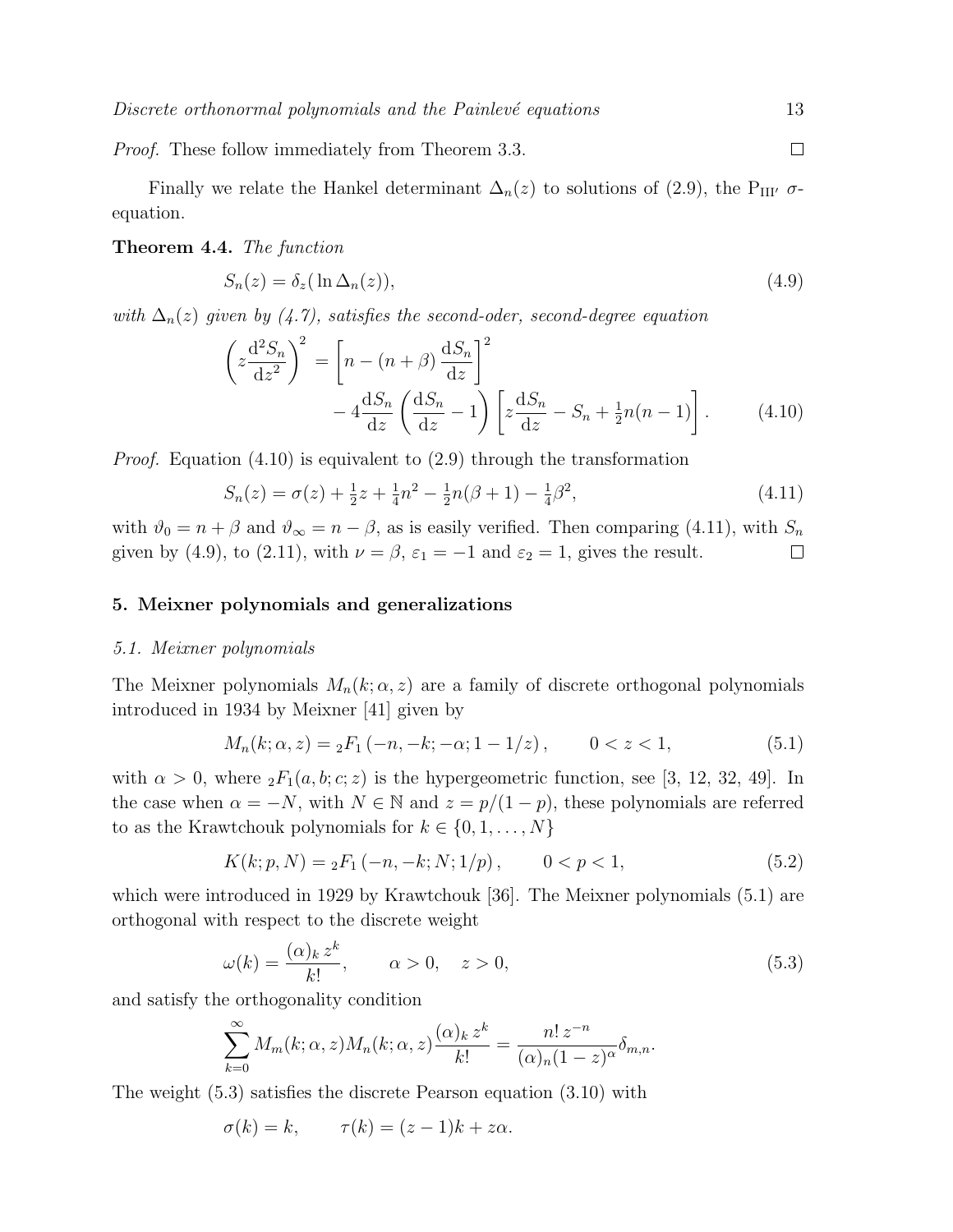From (5.3), the moment  $\mu_0(z)$  is given by

$$
\mu_0(z) = \sum_{k=0}^{\infty} \frac{(\alpha)_k z^k}{k!} = (1-z)^{-\alpha}.
$$

Hence from Theorem 3.1 that the Hankel determinant  $\Delta_n(z)$  is given by

$$
\Delta_n(z) = \mathcal{W}_n(\mu_0) = \frac{z^{n(n-1)/2}}{(1-z)^{n(n+\alpha-1)}} \prod_{k=1}^{n-1} k! (\alpha+k)^{n-k-1},
$$

and so, from Theorem 3.3, the recurrence coefficients are given by

$$
a_n^2(z) = \frac{n(n+\alpha-1)z}{(1-z)^2},
$$
  

$$
b_n(z) = \frac{n+(n+\alpha)z}{1-z}.
$$

#### 5.2. Generalized Meixner polynomials

In a similar way to that for the Charlier weight above, Smet and van Assche [52] generalized the Meixner weight (4.2) with one additional parameter through the weight function the weight function

$$
\omega(x) = \frac{\Gamma(\alpha + x) \Gamma(\beta) z^x}{\Gamma(\alpha) \Gamma(\beta + x) \Gamma(x + 1)}, \qquad z > 0,
$$

with  $\alpha, \beta > 0$ , which gives the weight

$$
\omega(k) = \frac{(\alpha)_k z^k}{(\beta)_k k!}, \qquad z > 0.
$$
\n(5.4)

The weight (5.4) satisfies the discrete Pearson equation (3.10) with

$$
\sigma(k) = k(k + \beta - 1),
$$
\n $\tau(k) = -k^2 + (z + 1 - \beta)k + z\alpha,$ 

and so the generalized Meixner polynomials are semi-classical orthogonal polynomials.

Boelen, Filipuk and van Assche [4] considered the special case of (5.4) when  $\beta = 1$ and showed that the recurrence coefficients  $a_n$  and  $b_n$  satisfy a limiting case of an asymmetric dP<sub>IV</sub> equation. We note that the special case  $\alpha = \beta$  gives the classical Charlier weight (4.2) and the case  $\alpha = 1$  corresponds to the classical Charlier weight on the lattice  $N + 1 - \beta$ .

For the generalized Meixner weight (5.4), the orthonormal polynomials  $p_n(k; z)$ satisfy the orthogonality condition

$$
\sum_{k=0}^{\infty} p_m(k; z) p_n(k; z) \frac{(\alpha)_k z^k}{(\beta)_k k!} = \delta_{m,n},
$$

and the three-term recurrence relation

$$
xp_n(x; z) = a_{n+1}(z)p_{n+1}(x; z) + b_n(z)p_n(x; z) + a_n(z)p_{n-1}(x; z),
$$
 (5.5)

with  $p_1(x; z) = 0$  and  $p_0(x; z) = 1$ . As for the generalized Charlier weight (4.3), our interest is determining explicit expressions for the coefficients  $a_n(z)$  and  $b_n(z)$  in the recurrence relation (5.5).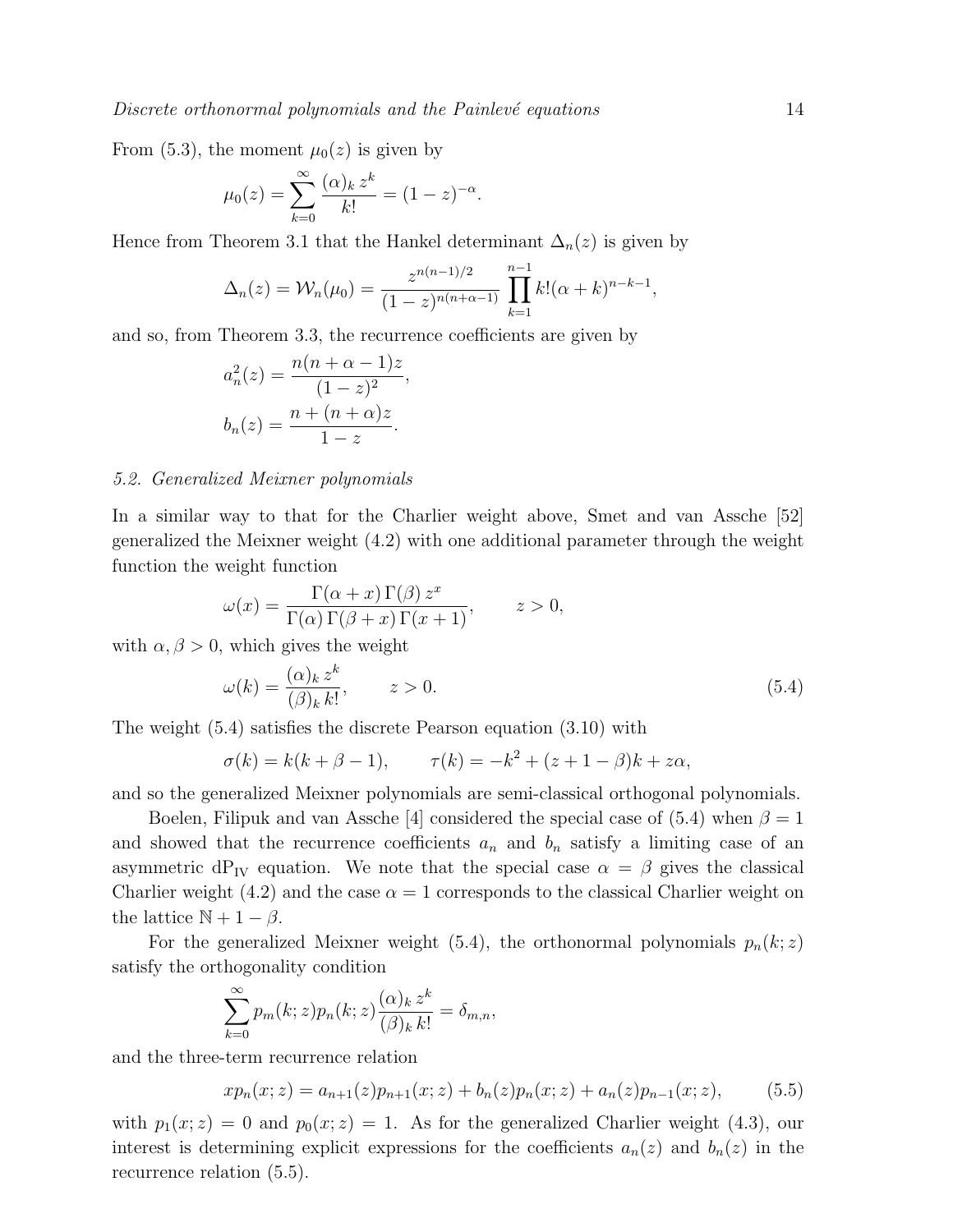Smet and van Assche [52, Theorem 2.1] proved the following theorem for recurrence coefficients associated with the generalized Meixner weight (5.4).

**Theorem 5.1.** The recurrence coefficients  $a_n(z)$  and  $b_n(z)$  for orthonormal polynomials associated with the generalized Meixner weight  $(5.4)$  on the lattice N satisfy

$$
a_n^2 = nz - (\alpha - 1)x_n,
$$
  
\n
$$
b_n = n + \alpha - \beta + z - (\alpha - 1)y_n/z.
$$

where  $x_n$  and  $y_n$  satisfy the discrete system

$$
(x_n + y_n)(x_{n+1} + y_n) = \frac{\alpha - 1}{z^2} y_n (y_n - z) \left( y_n - z \frac{\alpha - \beta}{\alpha - 1} \right),
$$
  

$$
(x_n + y_n)(x_n + y_{n-1}) = \frac{(\alpha - 1)x_n (x_n + z)}{(\alpha - 1)x_n - nz} \left( x_n + z \frac{\alpha - \beta}{\alpha - 1} \right),
$$
 (5.6)

with initial conditions

$$
a_0^2 = 0, \qquad b_0 = \frac{\alpha z}{\beta} \frac{M(\alpha + 1, \beta + 1, z)}{M(\alpha, \beta, z)} = z \frac{d}{dz} \ln M(\alpha, \beta, z),
$$

and  $M(\alpha, \beta, z)$  is the Kummer function.

We note that  $M(\alpha, \beta, z) = {}_1F_1(\alpha, \beta, z)$ , the confluent hypergeometric function [49, §13]. Smet and van Assche [52] show that the discrete system (5.6) can be identified as a limiting case of an asymmetric  $dP_{IV}$  equation. Filipuk and van Assche [17] show that the system (5.6) can be obtained from a Bäcklund transformation of  $P_V$  (1.2).

Using the discrete system (5.6) and the Toda system (3.8), Filipuk and van Assche [17] show that the recurrence coefficients  $a_n(z)$  and  $b_n(z)$  are related to classical solutions of  $P_V$  (1.2), for the parameters

$$
A = \frac{1}{2}(\alpha - 1)^2
$$
,  $B = -\frac{1}{2}(n + \alpha - \beta)^2$ ,  $C = \varepsilon(n + \beta)$ ,  $D = -\frac{1}{2}$ ,

with  $\varepsilon = \pm 1$ . However their proof is rather cumbersome and most of the details are omitted due to the size of expressions involved. Further Filipuk and van Assche [17] do not quite explicit expressions for the the recurrence coefficients  $a_n$  and  $b_n$ .

In an analogous way to that for the generalized Charlier polynomials in §4.2 above, the relationship between the recurrence coefficients  $a_n(z)$  and  $b_n(z)$  and classical solutions of  $P_V$  can be shown using a much more straightforward way and also obtain explicit expressions for these coefficients. First we obtain explicit expressions for the moment  $\mu_0(z)$  and the Hankel determinant  $\Delta_n(z)$ .

**Theorem 5.2.** For the generalized Meixner weight  $(5.4)$  the moment  $\mu_0(z)$  is given by

$$
\mu_0(z) = \sum_{k=0}^{\infty} \frac{(\alpha)_k z^k}{(\beta)_k k!} = M(\alpha, \beta, z),\tag{5.7}
$$

with  $M(\alpha, \beta, z)$  the Kummer function, and the Hankel determinant  $\Delta_n(z)$  given by

$$
\Delta_n(z) = \mathcal{W}_n(M(\alpha, \beta, z)). \tag{5.8}
$$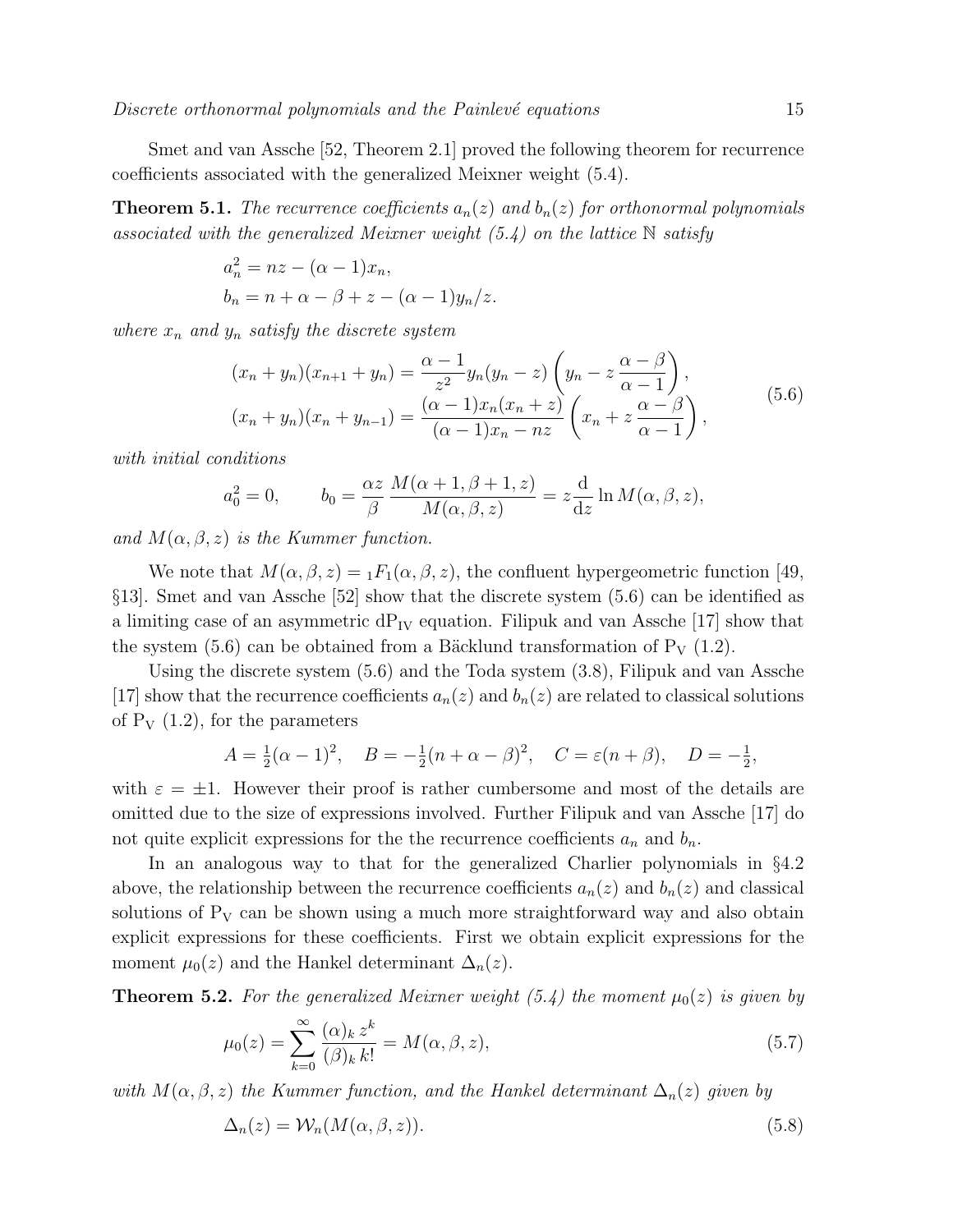*Proof.* Since the Kummer function  $M(\alpha, \beta, z)$  has the series expansion [49, §13.2.2]

$$
M(\alpha, \beta, z) = \sum_{k=0}^{\infty} \frac{(\alpha)_k}{(\beta)_k k!} z^k,
$$

then the expression (5.7) for the moment  $\mu_0(z)$  follows immediately. Then we use Theorem 3.1, to obtain the expression (5.8) for the Hankel determinant  $\Delta_n(z)$ .  $\Box$ 

Hence we obtain explicit expressions for the recurrence coefficients  $a_n(z)$  and  $b_n(z)$ .

**Theorem 5.3.** The coefficients  $a_n(z)$  and  $b_n(z)$  in the recurrence relation (5.5) have the form

$$
a_n^2(z) = \delta_z^2(\ln \Delta_n(z)), \qquad b_n(z) = \delta_z\left(\ln \frac{\Delta_{n+1}(z)}{\Delta_n(z)}\right),\tag{5.9}
$$

with  $\Delta_n(z)$  given by (5.8).

Proof. These follow immediately from Theorem 3.3.

Finally we relate the Hankel determinant  $\Delta_n(z)$  to solutions of (2.17), the P<sub>V</sub>  $\sigma$ equation.

Theorem 5.4. The function

$$
S_n(z) = \delta_z(\ln \Delta_n(z)),\tag{5.10}
$$

with  $\Delta_n(z)$  given by (5.8), satisfies the second-oder, second-degree equation

$$
\left(z\frac{d^2S_n}{dz^2}\right)^2 = \left[ (z+n+\beta-1)\frac{dS_n}{dz} - S_n - \frac{1}{2}n(n-1+2\alpha) \right]^2
$$

$$
-4\frac{dS_n}{dz} \left(\frac{dS_n}{dz} - n - \alpha + \beta\right) \left[z\frac{dS_n}{dz} - S_n + \frac{1}{2}n(n-1)\right].
$$
(5.11)

*Proof.* Equation  $(5.11)$  is equivalent to  $(2.17)$  through the transformation

$$
S_n(z) = \sigma(z) + \frac{1}{4}(2\alpha - \beta + 3n - 1)z + \frac{5}{8}n^2 + \frac{1}{4}(2\alpha - 3\beta - 1)n + \frac{1}{8}(2\alpha - \beta - 1)^2, (5.12)
$$

with parameters

$$
\kappa_1 = \frac{1}{4}(2\alpha - \beta + 3n - 1), \qquad \kappa_2 = \frac{1}{4}(2\alpha - \beta - n - 1),
$$
  

$$
\kappa_3 = -\frac{1}{4}(2\alpha + \beta + n - 3), \qquad \kappa_4 = -\frac{1}{4}(2\alpha - 3\beta + n + 1),
$$

as is easily verified. Then comparing  $(5.12)$ , with  $S_n$  given by  $(5.10)$ , to  $(2.19a)$  gives the result. $\Box$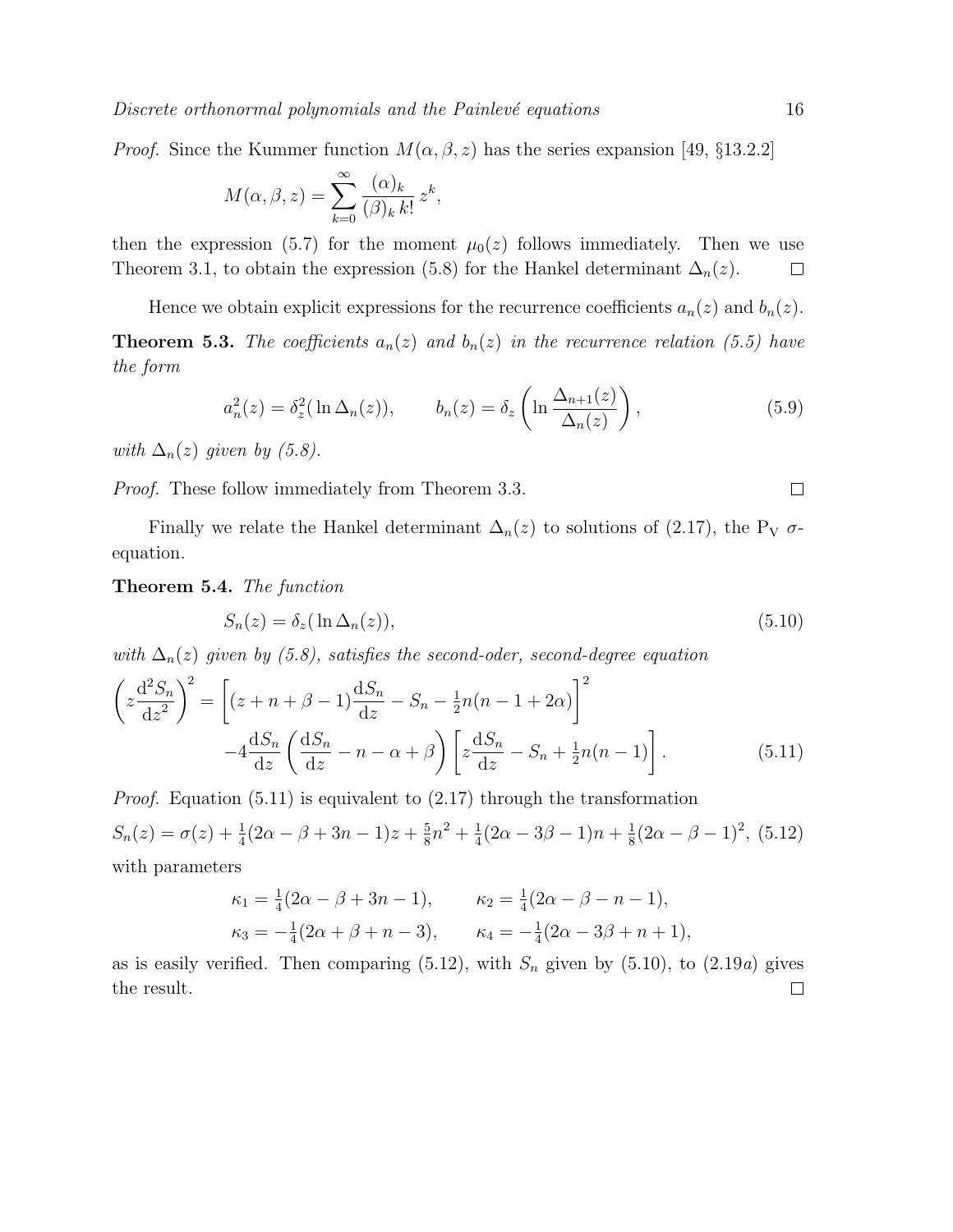#### 6. Discussion

In this paper we have studied semi-classical generalizations of the Charlier polynomials and the Meixner polynomials. These discrete orthogonal polynomials satisfy threeterm recurrence relations whose coefficients depend on a parameter. We have shown that the coefficients in these recurrence relations can be explicitly expressed in terms of Wronskians of modified Bessel functions and Kummer functions, respectively. These Wronskians also arise in the description of special function solutions of the third and fifth Painlevé equations and the second-order, second-degree equations satisfied by the associated Hamiltonian functions. The results in this paper are more comprehensive than those in [18] for generalized Charlier polynomials and in [4, 17] for generalized Meixner polynomials. The link between the semi-classical discrete orthogonal polynomials and the special function solutions of the Painlevé equations is the moment for the associated weight which enables the Hankel determinant to be written as a Wronskian. In our opinion, this illustrates the increasing significance of the Painlevé equations in the field of orthogonal polynomials and special functions.

#### Acknowledgments

I thank Kerstin Jordaan, Ana Loureiro, James Smith and Walter van Assche for their helpful comments and illuminating discussions.

#### References

- [1] Alvarez-Nodarse R 2006 On characterizations of classical polynomials  $J.$  Comput. Appl. Math. 196 320–337
- [2] Basor E, Chen Y and Ehrhardt T 2010 Painlevé V and time-dependent Jacobi polynomials J. Phys. A: Math. Theor. 43 015204
- [3] Beals R and Wong R 2010 Special Functions: A Graduate Text (Cambridge Studies in Advanced Mathematics vol 126) (Cambridge: Cambridge University Press)
- [4] Boelen L, Filipuk G and van Assche W 2011 Recurrence coefficients of generalized Meixner polynomials and Painlevé equations *J. Phys. A: Math. Theor.* 44 035202
- [5] Boelen L, Filipuk G, Smet C, van Assche W and Zhang L 2013 The generalized Krawtchouk polynomials and the fifth Painlevé equation J. Difference Equ. Appl. to appear (Preprint arXiv:1204.5070 [math.CA])
- $[6]$  Bochner S 1929 Über Sturm-Liouvillesche Polynomsysteme *Math. Z.* 29 730–736
- [7] Boelen L and van Assche W 2011 Discrete Painlev´e equations for recurrence relations of semiclassical Laguerre polynomials Proc. Amer. Math. Soc. 138 1317–1331
- [8] Charlier C V L 1905-6 Über die Darstellung willkürlicher Funktionen Ark. Mat. Astr. och Fysic 2 1–35
- [9] Chen Y and Dai D 2010 Painlevé V and a Pollaczek-Jacobi type orthogonal polynomials J. Approx. Theory 162 2149–2167
- [10] Chen Y and Feigin M V 2006 Painlevé IV and degenerate Gaussian unitary ensembles J. Phys. A: Math. Theor. 39 12381–12393
- [11] Chen Y and Its A R 2010 Painlev´e III and a singular linear statistics in Hermitian random matrix ensembles. I *J. Approx. Theory* **162** 270–297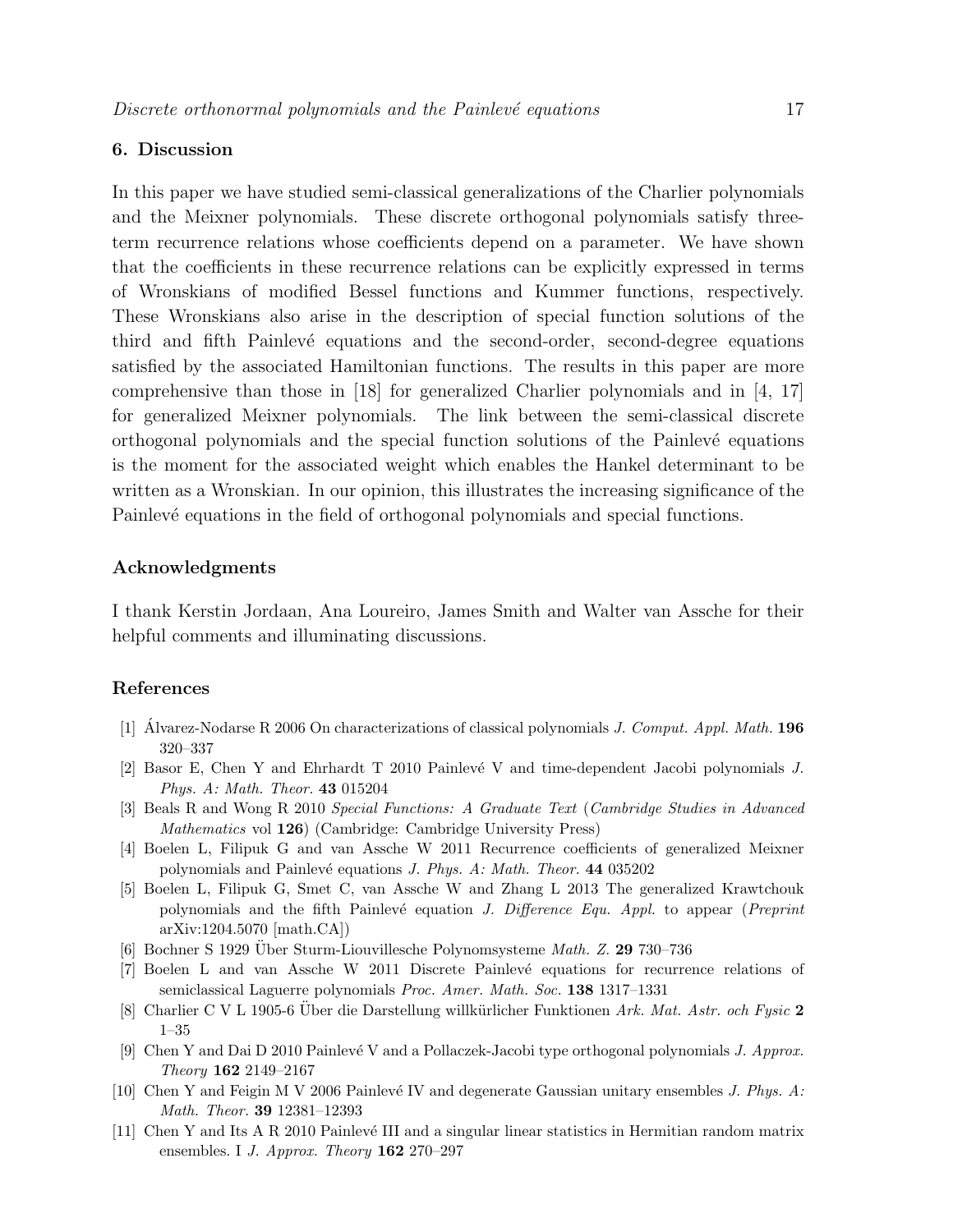- [12] Chihara T S 1978 An Introduction to Orthogonal Polynomials (New York: Gordon and Breach) [Reprinted by Dover Publications, 2011.]
- [13] Clarkson P A 2006 Painlevé equations non-linear special functions Orthogonal Polynomials and Special Functions: Computation and Application (Lect. Notes Math. vol 1883) eds F Marcellàn and W van Assche (Berlin: Springer-Verlag) pp 331–411
- [14] Clarkson P A and Jordaan K 2013 The relationship between semi-classical Laguerre polynomials and the fourth Painlevé equation *Preprint* arXiv:1301.4134 [nlin.SI]
- [15] Dai D and Zhang L 2010 Painlevé VI and Hankel determinants for the generalized Jacobi weight J. Phys. A: Math. Theor. 43 055207
- [16] Dominici D and Marcell`an F 2012 Discrete semiclassical orthogonal polynomials of class one Preprint arXiv:1211.2005 [math.CA]
- [17] Filipuk G and van Assche W 2011 Recurrence coefficients of a new generalization of the Meixner polynomials SIGMA 7 035202
- [18] Filipuk G and van Assche W 2013 Recurrence coefficients of generalized Charlier polynomials and the fifth Painlevé equation Proc. Amer. Math. Soc.  $141$  551–562
- [19] Filipuk G, van Assche W and Zhang L 2012 The recurrence coefficients of semi-classical Laguerre polynomials and the fourth Painlev´e equation J. Phys. A: Math. Theor. 45 205202
- [20] Fokas A S, Its A R, Kapaev A A and Novokshenov V Yu 2006 Painlevé Transcendents: The Riemann-Hilbert approach (Mathematical Surveys and Monographs vol 128) (Providence, RI: American Mathematical Society)
- [21] Fokas A S, Its A R and Kitaev A V 1991 Discrete Painlevé equations and their appearance in quantum-gravity Commun. Math. Phys. 142 313–344
- [22] Fokas A S, Its A R and Kitaev A V 1992 The isomonodromy approach to matrix models in 2D quantum-gravity Commun. Math. Phys. 147 395–430
- [23] Forrester P J 2010 Log-gases and random matrices London Math. Soc. Mono. Series, vol. 34, Princeton University Press, Princeton, NJ
- [24] Forrester P J and Witte N S 2002 Application of the  $\tau$ -function theory of Painlevé equations to random matrices: PV, PIII, the LUE, JUE and CUE Commun. Pure Appl. Math. 55 679–727
- [25] Forrester P J and Witte N S 2007 The distribution of the first eigenvalue spacing at the hard edge of the Laguerre unitary ensemble Kyushu J. Math. 61 457–526
- [26] Freud G 1976 On the coefficients in the recursion formulae of orthogonal polynomials Proc. R. *Irish Acacd, Sect. A*  $76$  1–6
- [27] Gromak V I 1978 One-parameter systems of solutions of Painlevé's equations Diff. Eqns. 14 1510– 1513
- [28] Gromak V I, Laine I and Shimomura S 2002 Painlevé Differential Equations in the Complex Plane (Studies in Math. vol 28) (Berlin, New York: de Gruyter)
- [29] Hendriksen E and van Rossum H 1985 Semi-classical orthogonal polynomials  $Polynômes$ Orthogonaux et Applications (Lect. Notes Math. vol 1171) eds C Brezinski, A Draux, A P Magnus, P Maroni and A Ronveaux (Berlin: Springer-Verlag) pp 354–361
- [30] Hounkonnou M N, Hounga C and Ronveaux A 2000 Discrete semi-classical orthogonal polynomials: generalized Charlier J. Comput. Appl. Math. 114 361–366
- [31] Ince E L 1956 Ordinary Differential Equations (New York: Dover)
- [32] Ismail M E H 2005 Classical and Quantum Orthogonal Polynomials in One Variable (Encyclopedia of Mathematics and its Applications vol 98) (Cambridge: Cambridge University Press)
- [33] Iwasaki K, Kimura H, Shimomura S and Yoshida M 1991 From Gauss to Painlevé: a Modern Theory of Special Functions (Aspects of Mathematics E vol 16) (Braunschweig, Germany:Viewag)
- [34] Jimbo M and Miwa T 1981 Monodromy preserving deformations of linear ordinary differential equations with rational coefficients. II Physica D2 407–448
- [35] Kajiwara K, Masuda T, Noumi M, Ohta Y and Yamada Y 2001 Determinant formulas for the Toda and discrete Toda eqrefOkamotoPVuations Funkcial. Ekvac. 44 291–307